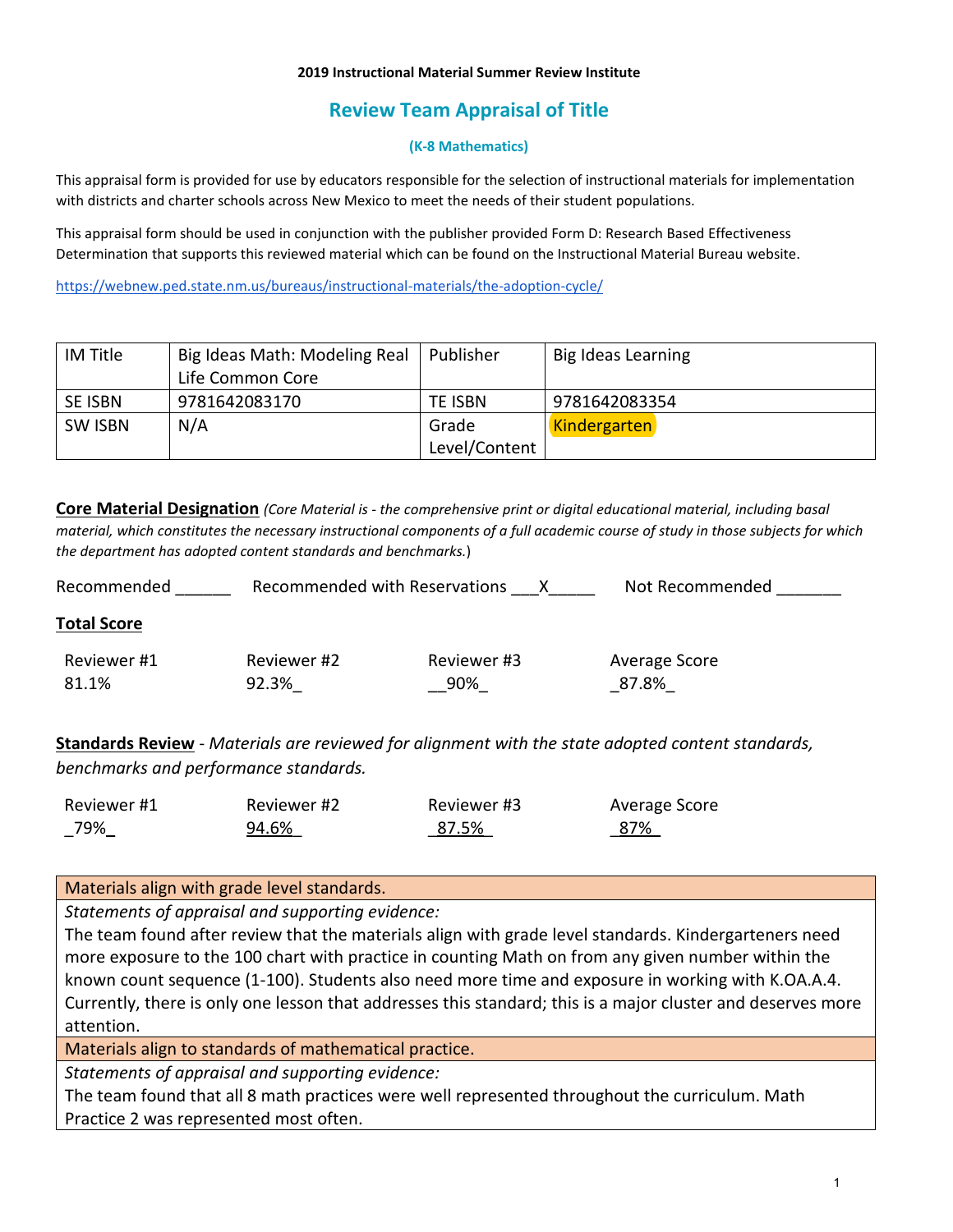Materials show aspects of rigor.

*Statements of appraisal and supporting evidence:*

Conceptual understanding was presented in the material as being somewhat rigorous*.* Procedural skill and fluency was lacking. Although the curriculum provides numerous practice pages they did not substantiate adequate fluency practice. Opportunities for students to apply the math concepts being learned were not frequently evident.

**Math Content Review** - *Materials are reviewed for relevant criteria pertaining to the support for teachers and students in the specific reviewed content area.*

| Reviewer #1 | Reviewer #2 | Reviewer #3 | Average Score |
|-------------|-------------|-------------|---------------|
| 92.8%       | 96.4%       | 100%        | 96.4%         |

Materials are consistent with grade level content, supporting the intent of the delivery and understanding of mathematics.

*Statements of appraisal and supporting evidence:* 

The team found that materials are consistent with grade level content. The content addresses kindergarten math standards.

Materials support student learning of mathematics.

*Statements of appraisal and supporting evidence:* 

The team found that materials support learning of mathematics within a kindergarten curriculum.

**All Content Review** - *Materials are reviewed for relevant criteria pertaining to the support for teachers and students in the material regarding the progression of the standards, lesson structure, pacing, assessment, individual learners and cultural relevance.*

| Reviewer #1 | Reviewer #2 | Reviewer #3 | Average Score |
|-------------|-------------|-------------|---------------|
| 84.1%       | 85.9%       | 94.5%       | 88.2%         |

Materials are consistent with the progressions in the standards.

*Statements of appraisal and supporting evidence:* 

The team found that the material was consistent with the progressions in the Kindergarten standards. The total amount of lessons this curriculum contains is 364. Of those 364 lessons, 294 lessons are spent exploring the major clusters of Counting and Cardinality, Operations and Algebraic Thinking, and Numbers and Base ten. This means that 80% of the curriculum addresses the major clusters of the grade level. Throughout the curriculum, there are ideas for extension activities that help teachers develop a deeper understanding of math concepts without going outside of their grade level.

Materials foster coherence through connections at a single grade, where appropriate and required by the standards.

*Statements of appraisal and supporting evidence:* 

The team found numerous examples where multiple Kindergarten standards were addressed in a single lesson. A complete list of learning targets and criteria for success for the entire chapter are listed. These are directly related to the cluster headings. At the top of the page where lessons begin, the list of standards covered in each activity are clearly stated. K.CC.B.5, K.CC.C.6, and K.CC.C.7 is an example of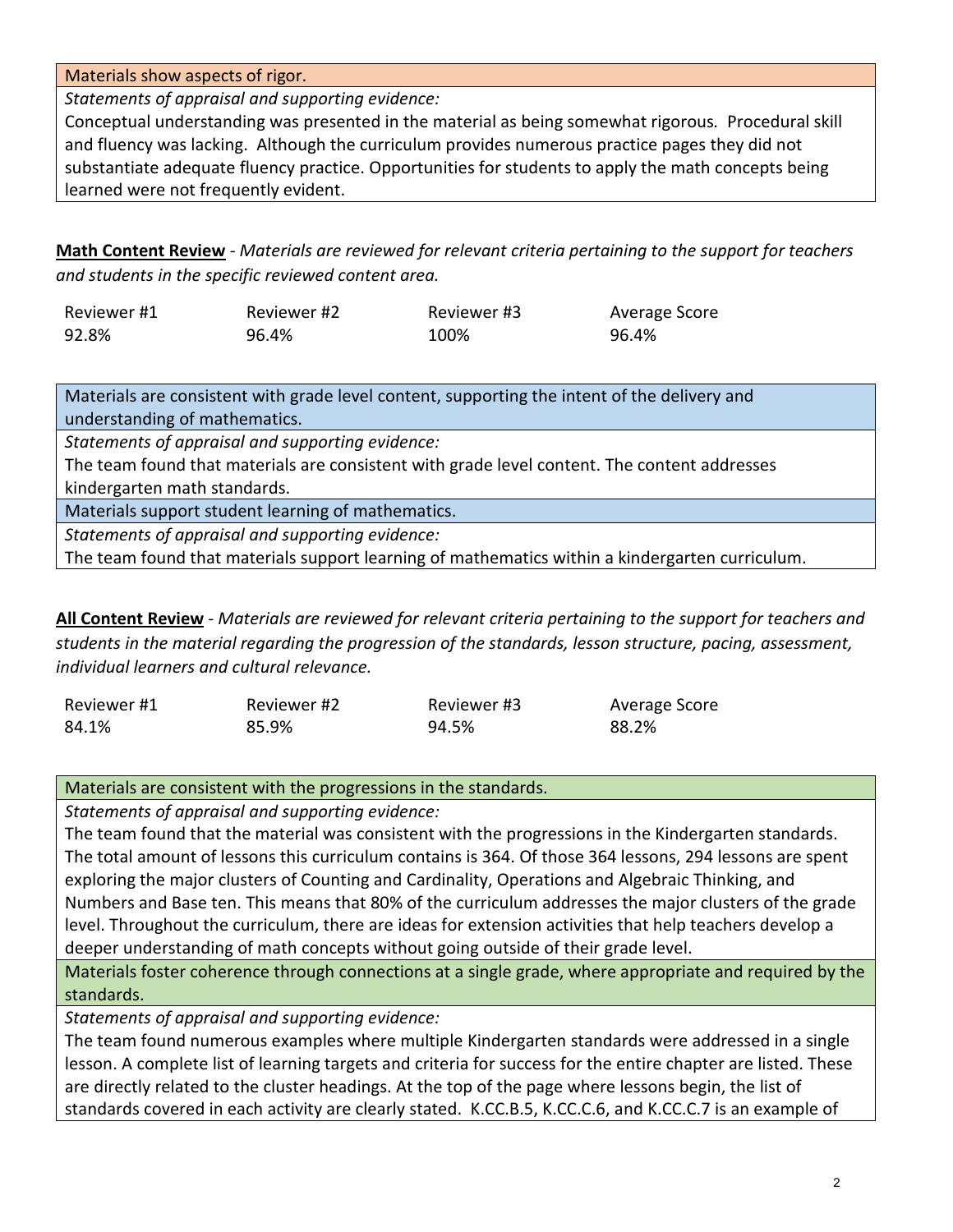how the standards are listed and covered in each lesson, showing coherence through the grade level standards.

Materials are well designed and take into account effective lesson structure and pacing.

*Statements of appraisal and supporting evidence:* 

The material has a layout that is consistent throughout the curriculum and there is a variety of pictures that illustrate ways to engage students and also inform instructional decisions. At the beginning of each chapter, Laurie's Overview, which goes into detail about the math that is being taught, is helpful and insightful.

Materials offer teachers resources and tools to collect ongoing data about student progress on the standards.

*Statements of appraisal and supporting evidence:*

Online tools such as the Dynamic Classroom, Dynamic Student Edition, Game Library, Dynamic Assessment System, and Skills Trainer provide resources for teachers and students to collect ongoing data about student progress on the standards.

Materials give all students extensive opportunities and support to explore key concepts.

*Statements of appraisal and supporting evidence:*

The material somewhat supports students with opportunities to explore key concepts. More concept development with concrete materials are needed to support student learning.

Materials support effective use of technology to enhance student learning. Digital materials are accessible and available in multiple platforms.

*Statements of appraisal and supporting evidence:*

The Online technology was available in multiple platforms. Logging into the online portion was simple. The navigation was easy as well. Any teacher or student would be able to login with no issues.

Materials can be easily customized for individual learners.

*Statements of appraisal and supporting evidence:*

The materials appear to be easily customized for individual learners online. The teacher's edition appeared to have scaffolding throughout.

Materials take into account cultural perspectives.

*Statements of appraisal and supporting evidence:*

Other than ensuring that the people depicted in the pictures were from a variety of cultural backgrounds, there isn't a high amount of evidence that shows culturally relevant material.

**Reviewer Professional Summation** - *These materials are reviewed by Level II and Level III educators from across New Mexico. The reviewers have brought their knowledge, experience and expertise into the review of these materials. They offer here their individual summary of the material as a whole.* 

Reviewer #1 background and experience: *Level III Teacher that is currently an elementary Math Content Specialist that has 15 years of experience teaching Kindergarten. Have also worked with MC2 in various districts across the state supporting teachers' math content and pedagogy as well as working directly with students in the K-3 grade band. Also worked with CORE as a math specialist in school districts providing support to schools in all things math related.*

*Professional summary of material:*

Overall I felt that this curriculum had valuable information to help teachers understand where there students are and where they need to be, by having examples of what an emergent student and a proficient student would look like when engaging with various math standards. The progressions of where students are headed in first grade were helpful to see where students are headed. I wish that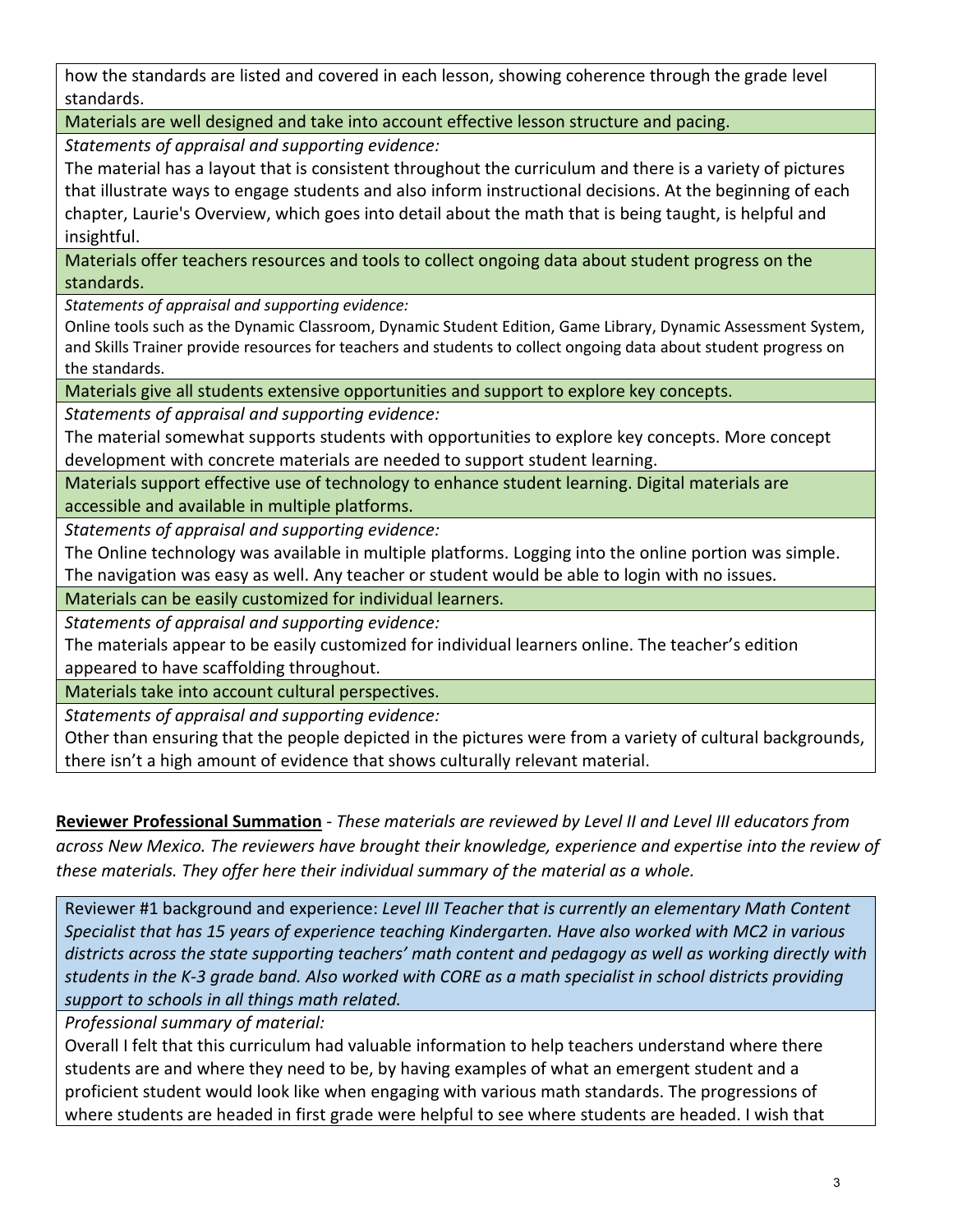there were more opportunities for students to deepen their mathematical understanding through the use of Concrete - Pictorial - Stages of understanding and that there was more conceptual development and application components. I was a little uncomfortable that K.MD.2 is taught before K.MD.1, when there is a research based progression of how students learn about measurement. Students need to be able to understand that there are measurable attributes of objects and that there may be more than one measurable attribute of an object. They will then come to the understanding that filling, covering, or matching produces a measure (longer/shorter, heavier/lighter.)

Reviewer #2 background and experience: *6 years of teaching 1st grade. Level II teacher who completed her national boards May 2019. On her school leadership team and PBIS Team. Support Implementation Partner through RAMS.* 

*Professional summary of material:* After analyzing this curriculum I LOVED the overall color and multiple opportunities for practice. Overall the materials were rigorous, but lacked in application practice.

Reviewer #3 background and experience: *NM Level III teacher bringing 23 years of teaching experience, K-5, to the review of these math materials.* 

*Professional summary of material:*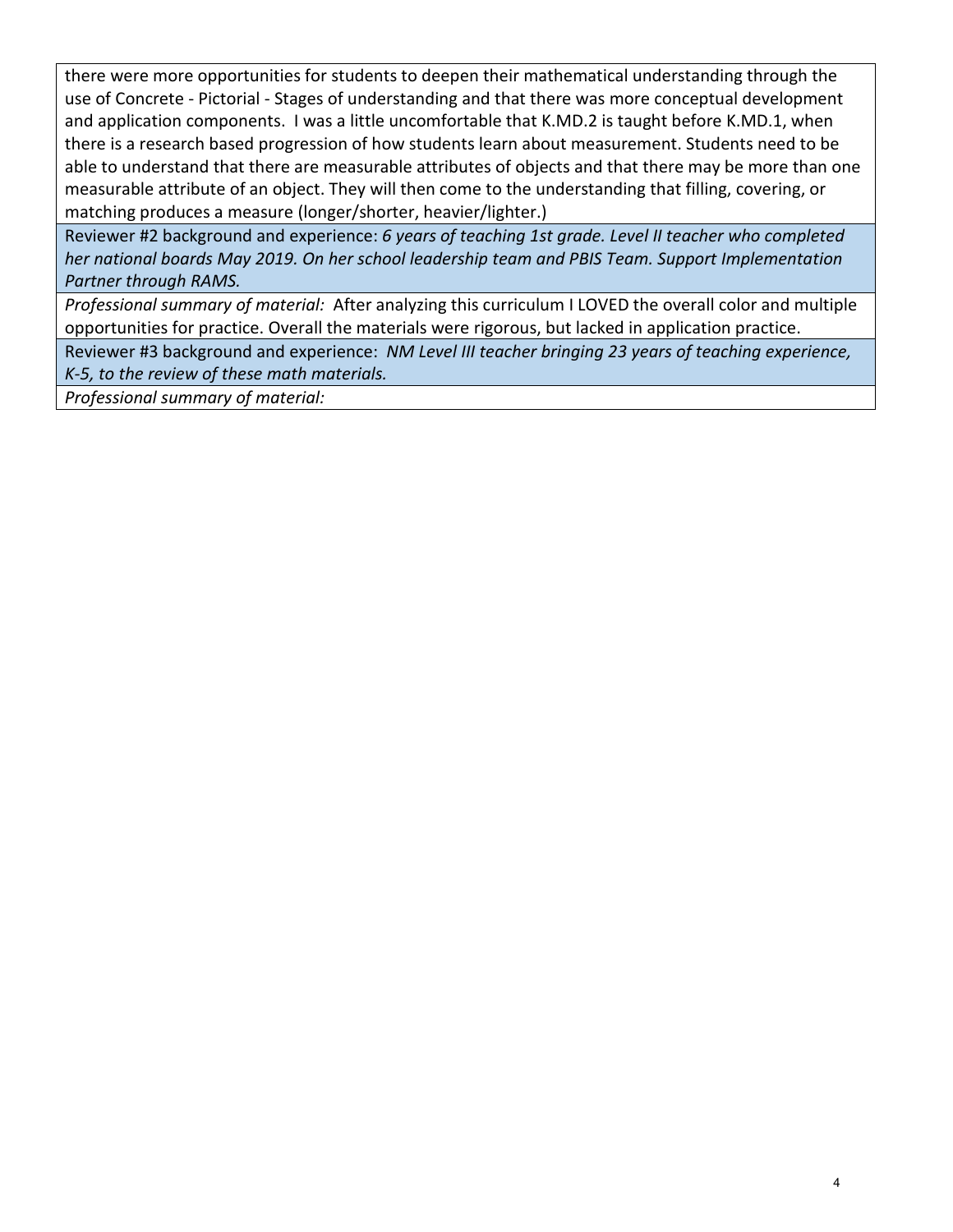# **Review Team Appraisal of Title**

### **(K-8 Mathematics)**

This appraisal form is provided for use by educators responsible for the selection of instructional materials for implementation with districts and charter schools across New Mexico to meet the needs of their student populations.

This appraisal form should be used in conjunction with the publisher provided Form D: Research Based Effectiveness Determination that supports this reviewed material which can be found on the Instructional Material Bureau website.

<https://webnew.ped.state.nm.us/bureaus/instructional-materials/the-adoption-cycle/>

| IM Title       | Big Ideas Math: Modeling Real | Publisher     | Big Ideas Learning |
|----------------|-------------------------------|---------------|--------------------|
|                | Life Common Core              |               |                    |
| <b>SE ISBN</b> | 9781642083620                 | TE ISBN       | 9781642083804      |
| <b>SW ISBN</b> | N/A                           | Grade         | Grade 1            |
|                |                               | Level/Content |                    |

**Core Material Designation** *(Core Material is - the comprehensive print or digital educational material, including basal material, which constitutes the necessary instructional components of a full academic course of study in those subjects for which the department has adopted content standards and benchmarks.*)

| Recommended        | Recommended with Reservations | X.          | Not Recommended |
|--------------------|-------------------------------|-------------|-----------------|
| <b>Total Score</b> |                               |             |                 |
| Reviewer #1        | Reviewer #2                   | Reviewer #3 | Average Score   |
| 78%                | 90%                           | 86%         | 84.6%           |

**Standards Review** - *Materials are reviewed for alignment with the state adopted content standards, benchmarks and performance standards.*

| Reviewer #1 | Reviewer #2 | Reviewer #3 | Average Score |
|-------------|-------------|-------------|---------------|
| 75%         | 91%         | 83%         | 83%           |

Materials align with grade level standards.

*Statements of appraisal and supporting evidence:*

The team found the materials are aligned with grade level standards, but not enough time and practice is devoted to develop an understanding in all four critical areas. There are 170 lessons that work with the domain of Operations and Algebraic Thinking and 91 lessons that work with Numbers and Base Ten. Measurement and Data only has 16 lessons where students are working with this concept, and Geometry only has 12 lessons.

Materials align to standards of mathematical practice.

*Statements of appraisal and supporting evidence:*

The team found the materials are aligned to the standards for mathematical practice. All 8 standards for mathematical practice were represented in the curriculum. Mathematical practice 3 was widely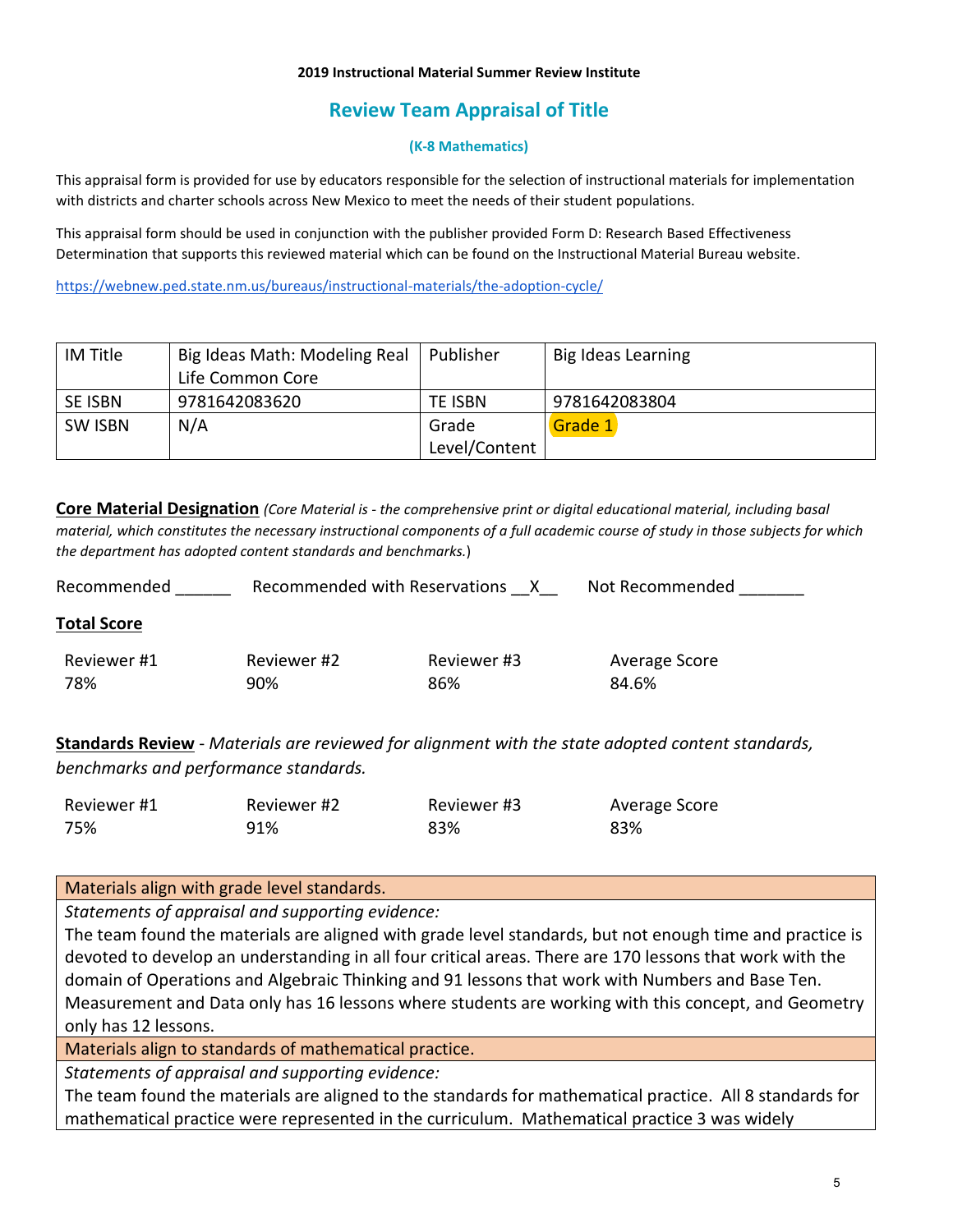represented. Students were given multiple opportunities to share and discuss their thinking with their peers. They were also given opportunities to think critically about the viable arguments of others.

Materials show aspects of rigor.

*Statements of appraisal and supporting evidence:*

This grade level was lacking with rigorous opportunities for students to deepen their mathematical understanding. It was heavy with procedural skills and conceptual development, while application was lacking. Upon reflecting on the data collected, students are exposed to procedural skills 3 times as much as they are conceptual understanding, and application of the mathematics occurred less frequently than conceptual understanding.

**Math Content Review** - *Materials are reviewed for relevant criteria pertaining to the support for teachers and students in the specific reviewed content area.*

| Reviewer #1 | Reviewer #2 | Reviewer #3 | Average Score |
|-------------|-------------|-------------|---------------|
| 96%         | 96%         | 93%         | 95%           |

Materials are consistent with grade level content, supporting the intent of the delivery and understanding of mathematics.

*Statements of appraisal and supporting evidence:*

The team found that the materials are consistent with grade level content. Students are being supported in learning new skills. For example on TE, p. T-503, the publisher provides lots of examples of what children should be responding. "First and last objects switch, middle stays middle."

Materials support student learning of mathematics.

*Statements of appraisal and supporting evidence:*

The team found that the materials support student learning of mathematics. Learning targets are listed for each lesson and are aligned with the domains of the first grade CCSS-M.

**All Content Review** - *Materials are reviewed for relevant criteria pertaining to the support for teachers and students in the material regarding the progression of the standards, lesson structure, pacing, assessment, individual learners and cultural relevance.*

| Reviewer #1 | Reviewer #2 | Reviewer #3 | Average Score |
|-------------|-------------|-------------|---------------|
| 82%         | 85%         | 90%         | 86%           |

# Materials are consistent with the progressions in the standards.

*Statements of appraisal and supporting evidence:*

All standards are addressed and progressions of standards within the grade level are shown. When keeping in mind the major, supporting, and additional clusters of the grade level, this curriculum devotes 10 out of 14 chapters working on the major clusters. That means that a little more than 70% of the curriculum addresses the major clusters of the grade level. Understanding that the 4 critical areas in first grade involve developing understanding of addition & subtraction, developing understanding of whole number relationships and place value, understanding linear measurement and reasoning about attributes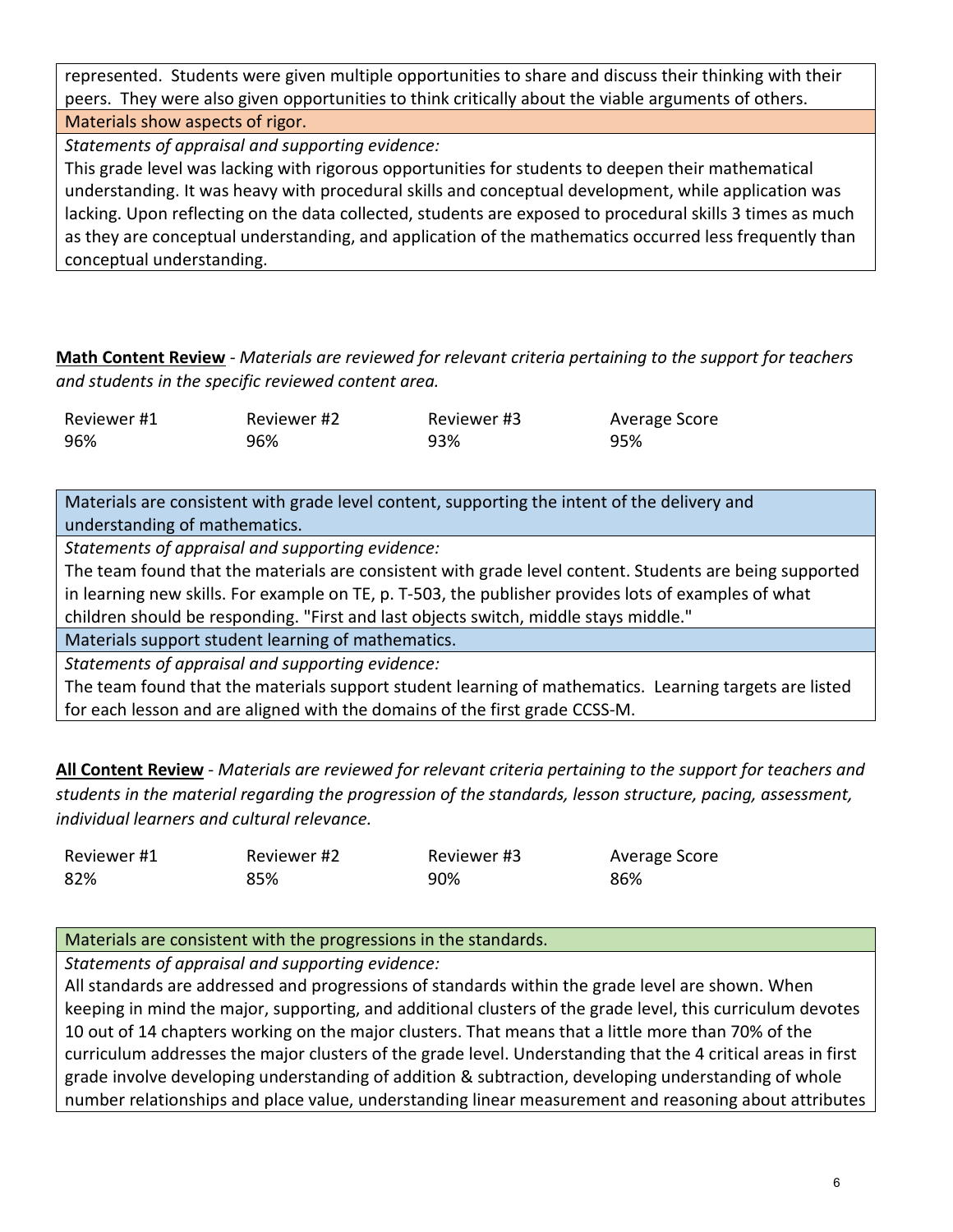of shapes, a great deal of time is devoted to developing and understanding the 1st two critical areas, but the last two (Measurement and Data and Geometry) are not as in depth.

Materials foster coherence through connections at a single grade, where appropriate and required by the standards.

*Statements of appraisal and supporting evidence:*

The team found that the materials foster coherence through connections in first grade. Although kindergarten and second grade skills are discussed, the lessons teach to first grade standards.

Materials are well designed and take into account effective lesson structure and pacing.

*Statements of appraisal and supporting evidence:*

The materials are well designed and take into account effective lesson structure and pacing. Student lessons are sequenced: Explore and Grow, Think and Grow, Apply and Grow. Lessons are sequenced to build and explore skills. The publisher gives students a chance to move from objects (counters, fingers, drawings…) to numbers.

Materials offer teachers resources and tools to collect ongoing data about student progress on the standards.

*Statements of appraisal and supporting evidence:*

End of Chapter Performance Tasks for students provide feedback for teachers. A rubric is included to evaluate student responses.

Materials give all students extensive opportunities and support to explore key concepts.

*Statements of appraisal and supporting evidence:*

Strategies are provided that allow for thoughtful sequencing of instruction that provide for a wide range of learners. Throughout the curriculum, there is information for students that are emerging with a concept and learners that may need extensions. There is not a strong balance of demographics and personal characteristics. Home language connections and connections to student culture are lacking in the curriculum.

Materials support effective use of technology to enhance student learning. Digital materials are accessible and available in multiple platforms.

*Statements of appraisal and supporting evidence:*

Logging into the online portion was simple. The navigation was easy as well. Any teacher or student would be able to login with no issues. An Apple computer was used, and easily accessed all parts of the online materials. Games correlated with the lesson are being taught. This could be done as a whole class or individually.

Materials can be easily customized for individual learners.

*Statements of appraisal and supporting evidence:*

Materials within the text can be customized for individual learners. The online tool, the Dynamic Classroom, features an assessment tool. The Formative Check shows student progress and aides in differentiating instruction.

Materials take into account cultural perspectives.

*Statements of appraisal and supporting evidence:*

Although depictions of students represent multicultural students, there is no connection to specific New Mexico culture, languages and experiences. There is also no evidence that integrates or promotes cultural perspectives or democratic values. Text makes reference to vocabulary needed to complete lessons, but no reference to home language or culture is made in examples.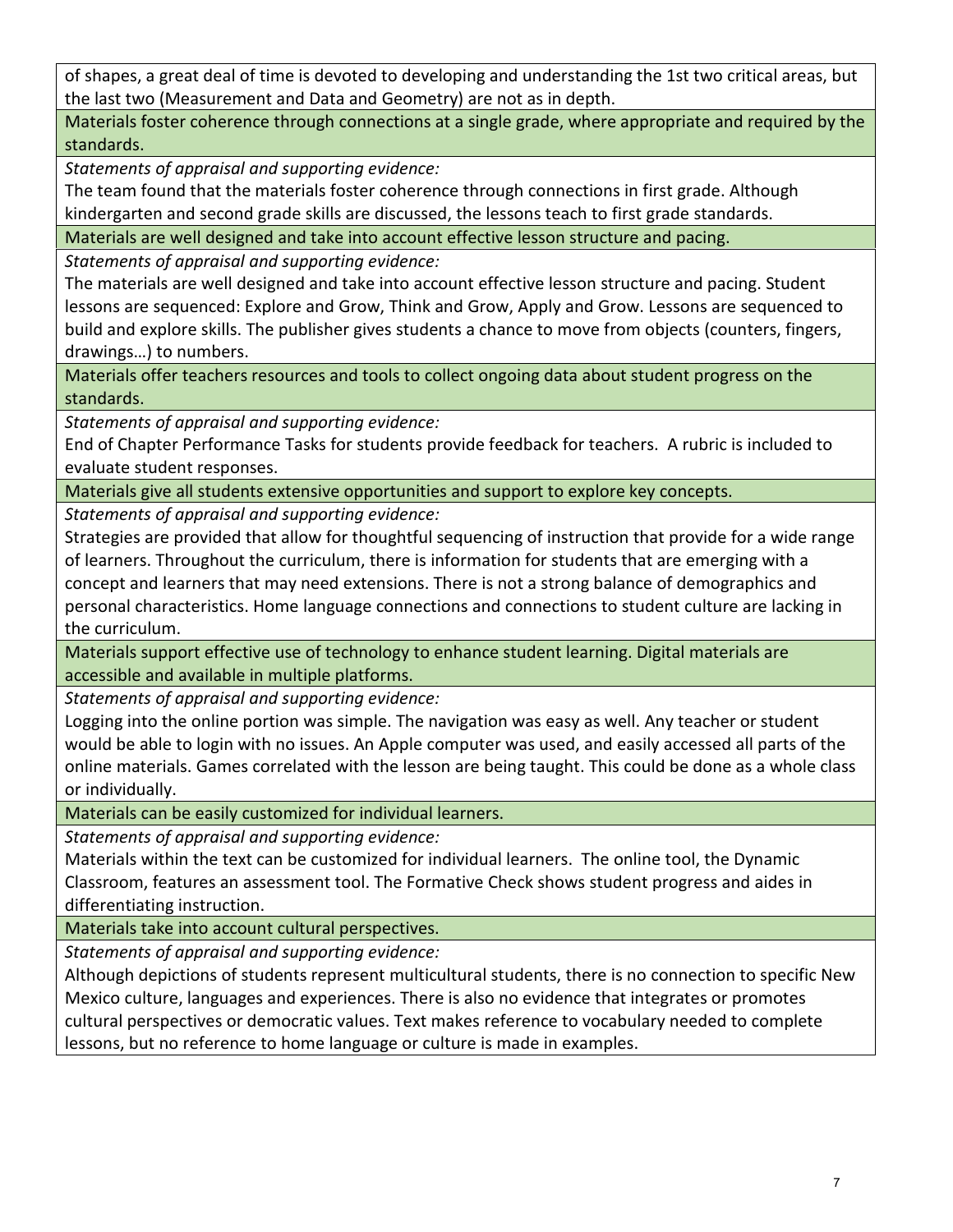**Reviewer Professional Summation** - *These materials are reviewed by Level II and Level III educators from across New Mexico. The reviewers have brought their knowledge, experience and expertise into the review of these materials. They offer here their individual summary of the material as a whole.* 

Reviewer #1 background and experience: *Level III Teacher that is currently an elementary Math Content Specialist with 15 years of experience teaching Kindergarten. Also worked with MC2 in various districts across the state supporting teachers' math content and pedagogy, as well as working directly with students in the K-3 grade band. Also worked with CORE as a math specialist in school districts providing support to schools in all things math related.*

*Professional summary of material:*

Overall I felt that this curriculum had valuable information to help teachers understand where there students are and where they need to be by having examples of what an emergent student and a proficient student would look like when engaging with various math standards. The progressions were helpful to see where students are headed. I wish that there were more opportunities for students to deepen their mathematical understanding through the use of Concrete - Pictorial - Stages of understanding and that there was more conceptual development and application components. I was a little uncomfortable that the curriculum was very heavy in procedural skill and lacking in conceptual development and application.

Reviewer #2 background and experience: *6 years of teaching 1st grade. Level II teacher who completed her national boards May 2019. On her school leadership team and PBIS Team. Support Implementation Partner through RAMS.* 

*Professional summary of material:*

After analyzing this curriculum, I LOVED the overall color and multiple opportunities for practice. Overall the materials lacked in rigor, but gave multiple opportunities for children to apply their understanding of math.

Reviewer #3 background and experience: *Level III teacher with 23 years of teaching experience in a variety of multicultural classrooms, K-6.*

*Professional summary of material:* I appreciated the fact that this curriculum stuck to the math.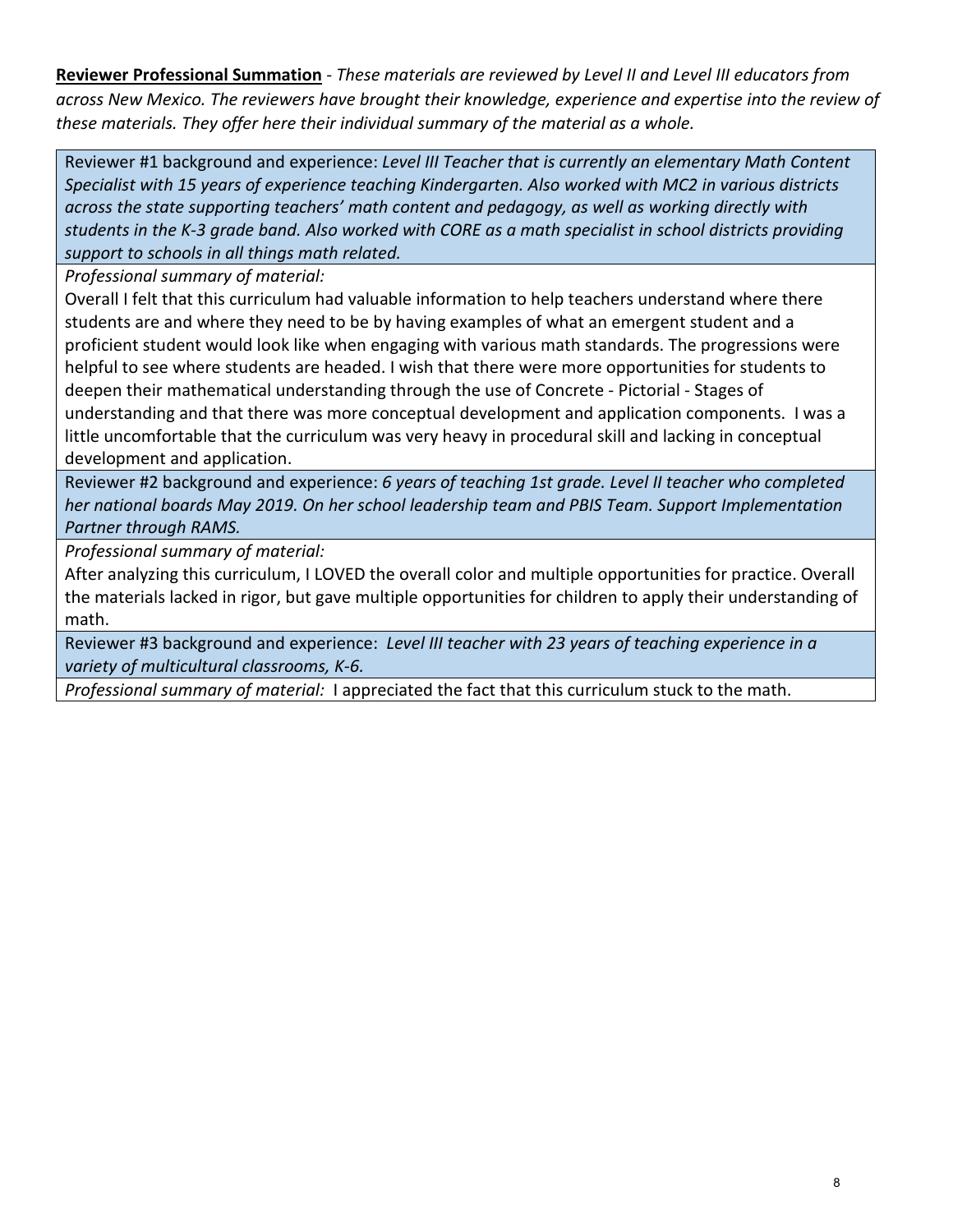# **Review Team Appraisal of Title**

### **(K-8 Mathematics)**

This appraisal form is provided for use by educators responsible for the selection of instructional materials for implementation with districts and charter schools across New Mexico to meet the need of their student populations.

This appraisal form should be used in conjunction with the publisher provided Form D: Research Based Effectiveness Determination that supports this reviewed material which can be found on the Instructional Material Bureau website.

<https://webnew.ped.state.nm.us/bureaus/instructional-materials/the-adoption-cycle/>

| IM Title       | Big Ideas Math: Modeling Real | l Publisher    | Big Ideas Learning |
|----------------|-------------------------------|----------------|--------------------|
|                | Life Common Core              |                |                    |
| <b>SE ISBN</b> | 9781642084078                 | <b>TE ISBN</b> | 9781642084252      |
| <b>SW ISBN</b> | N/A                           | Grade          | Grade 2            |
|                |                               | Level/Content  |                    |

**Core Material Designation** *(Core Material is - the comprehensive print or digital educational material, including basal material, which constitutes the necessary instructional components of a full academic course of study in those subjects for which the department has adopted content standards and benchmarks.*)

| Recommended        |                    | Recommended with Reservations | Not Recommended      |
|--------------------|--------------------|-------------------------------|----------------------|
| <b>Total Score</b> |                    |                               |                      |
| Reviewer #1<br>84% | Reviewer #2<br>91% | Reviewer #3<br>85%            | Average Score<br>87% |

**Standards Review** - *Materials are reviewed for alignment with the state adopted content standards, benchmarks and performance standards.*

| Reviewer #1 | Reviewer #2 | Reviewer #3 | Average Score |
|-------------|-------------|-------------|---------------|
| 83.5%       | 92%         | 80%         | 85%           |

## Materials align with grade level standards.

*Statements of appraisal and supporting evidence:*

The team found the materials are aligned with grade level standards, but not enough time and practice is devoted to develop an understanding in all four critical areas.

Materials align to standards of mathematical practice.

*Statements of appraisal and supporting evidence:*

The team found that the materials are aligned to the standards of mathematical practice. All eight standards for mathematical practice were represented in the curriculum. Mathematical practice 3 was widely represented. Students were given multiple opportunities to share and discuss their thinking with their peers. They were also given opportunities to think critically about the viable arguments of others. Materials show aspects of rigor.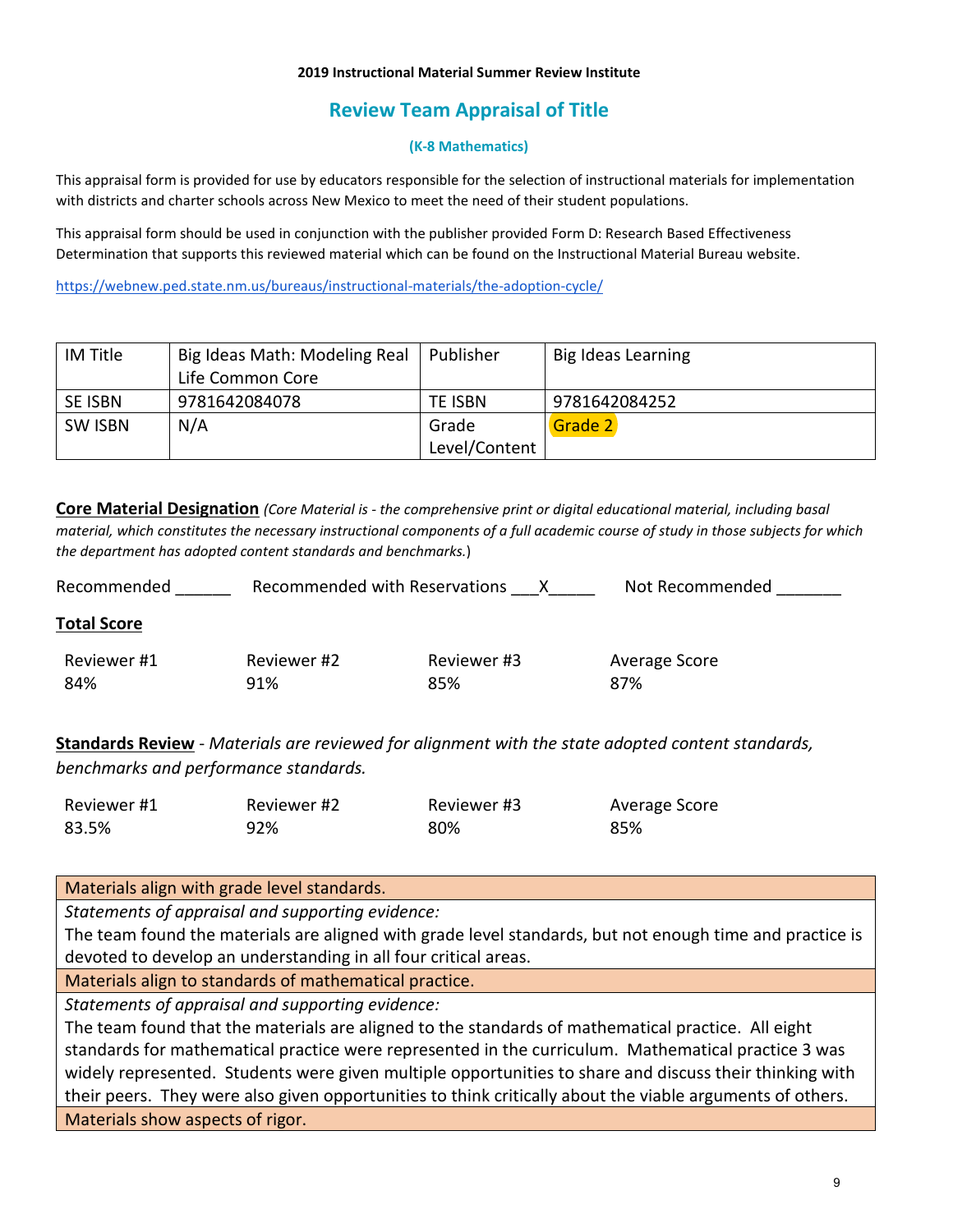*Statements of appraisal and supporting evidence:*

Materials for this grade level were lacking with rigorous opportunities for students to deepen their mathematical understanding. It was heavy with procedural skills and conceptual development, but application was lacking. Upon reflecting on the data collected, students are exposed to procedural skills three times as much as they are conceptual understanding, and application of the mathematics occurred less frequently than conceptual understanding.

**Math Content Review** - *Materials are reviewed for relevant criteria pertaining to the support for teachers and students in the specific reviewed content area.*

| Reviewer #1 | Reviewer #2 | Reviewer #3 | Average Score |
|-------------|-------------|-------------|---------------|
| 96%         | 100%        | 96%         | 97%           |

Materials are consistent with grade level content, supporting the intent of the delivery and understanding of mathematics.

*Statements of appraisal and supporting evidence:*

The team found that the materials are consistent with grade level content. Students are being supported in learning new skills. For example: TE, p. 136 "Name a strategy that we could use to solve the addition sentence 23 + 35. Discuss an advantage or disadvantage of each". TE, p. T-459D. The publisher provides a full explanation about the prior knowledge the children should have related to subtraction fluency within 100.

Materials support student learning of mathematics.

*Statements of appraisal and supporting evidence:*

The team found that the materials support student learning of mathematics. Learning targets are listed for each lesson and are aligned with the domains of the second grade CCSS-M.

**All Content Review** - *Materials are reviewed for relevant criteria pertaining to the support for teachers and students in the material regarding the progression of the standards, lesson structure, pacing, assessment, individual learners and cultural relevance.*

| Reviewer #1 | Reviewer #2 | Reviewer #3 | Average Score |
|-------------|-------------|-------------|---------------|
| 85%         | 89%         | 94%         | 89%           |

Materials are consistent with the progressions in the standards.

*Statements of appraisal and supporting evidence:*

All standards are addressed and progressions are shown of the standards within the grade level. The total amount of lessons this curriculum contains is 232. Of those 232 lessons, 67 lessons are spent exploring the major clusters of Operations and Algebraic thinking and 126 explore Numbers and Base ten. This means that 83% of the curriculum addresses the major clusters of the grade level.

Materials foster coherence through connections at a single grade, where appropriate and required by the standards.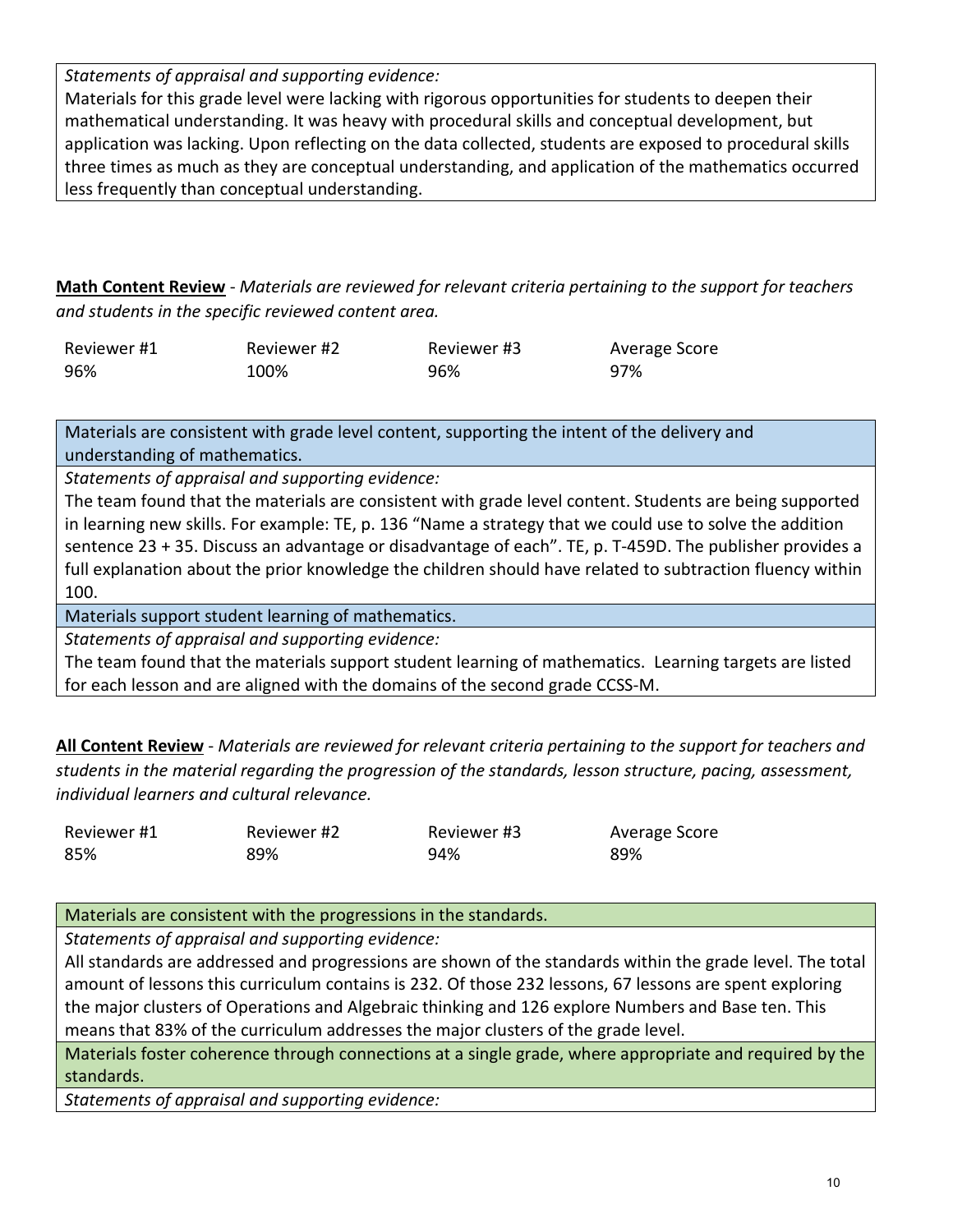The team found that the materials foster coherence through connections in second grade. Although first grade and third grade skills are discussed, the lessons teach to second grade standards.

Materials are well designed and take into account effective lesson structure and pacing.

*Statements of appraisal and supporting evidence:*

The team found that the materials are well designed and take into account effective lesson structure and pacing by the following: student lessons are sequenced, Explore and Grow, Think and Grow, Apply and Grow: Practice. Lessons are sequenced to build and explore skills.

Materials offer teachers resources and tools to collect ongoing data about student progress on the standards.

*Statements of appraisal and supporting evidence:*

End of Chapter Performance Tasks for students provide feedback for teachers. A rubric is included to evaluate student responses.

Materials give all students extensive opportunities and support to explore key concepts.

*Statements of appraisal and supporting evidence:*

Strategies are provided that allow for thoughtful sequencing of instruction that provide for a wide range of learners. Throughout the curriculum, there is information for students that are 'emerging' with that concept and learners that may need extensions. There is not a strong balance of demographics and personal characteristics. Home language connections and connections to student culture are lacking in the curriculum.

Materials support effective use of technology to enhance student learning. Digital materials are accessible and available in multiple platforms.

*Statements of appraisal and supporting evidence:*

Logging into the online portion was simple. The navigation was easy as well. Any teacher or student would be able to login with no issues. An Apple computer was used, and easily accessed all parts of the online materials. Games correlated with the lesson being taught. This could be done as a whole class or individually.

Materials can be easily customized for individual learners.

*Statements of appraisal and supporting evidence:*

Materials within the text can be customized for individual learners. The online tool, the Dynamic Classroom, features an assessment tool, the Formative Check that shows student progress and aids in differentiating instruction.

Materials take into account cultural perspectives.

*Statements of appraisal and supporting evidence:*

Although depictions of students represent multicultural students, there is no connection to specific New Mexico culture, languages and experiences. There is also no evidence that integrates or promotes cultural perspectives or democratic values. Text makes reference to vocabulary needed to complete a lesson, but no reference to home language or culture is made in examples.

**Reviewer Professional Summation** - *These materials are reviewed by Level II and Level III educators from across New Mexico. The reviewers have brought their knowledge, experience and expertise into the review of these materials. They offer here their individual summary of the material as a whole.* 

Reviewer #1 background and experience: *Level III Teacher that is currently an elementary Math Content Specialist that has 15 years of experience teaching Kindergarten. Have also worked with MC2 in various districts across the state supporting teachers' math content and pedagogy as well as working directly with*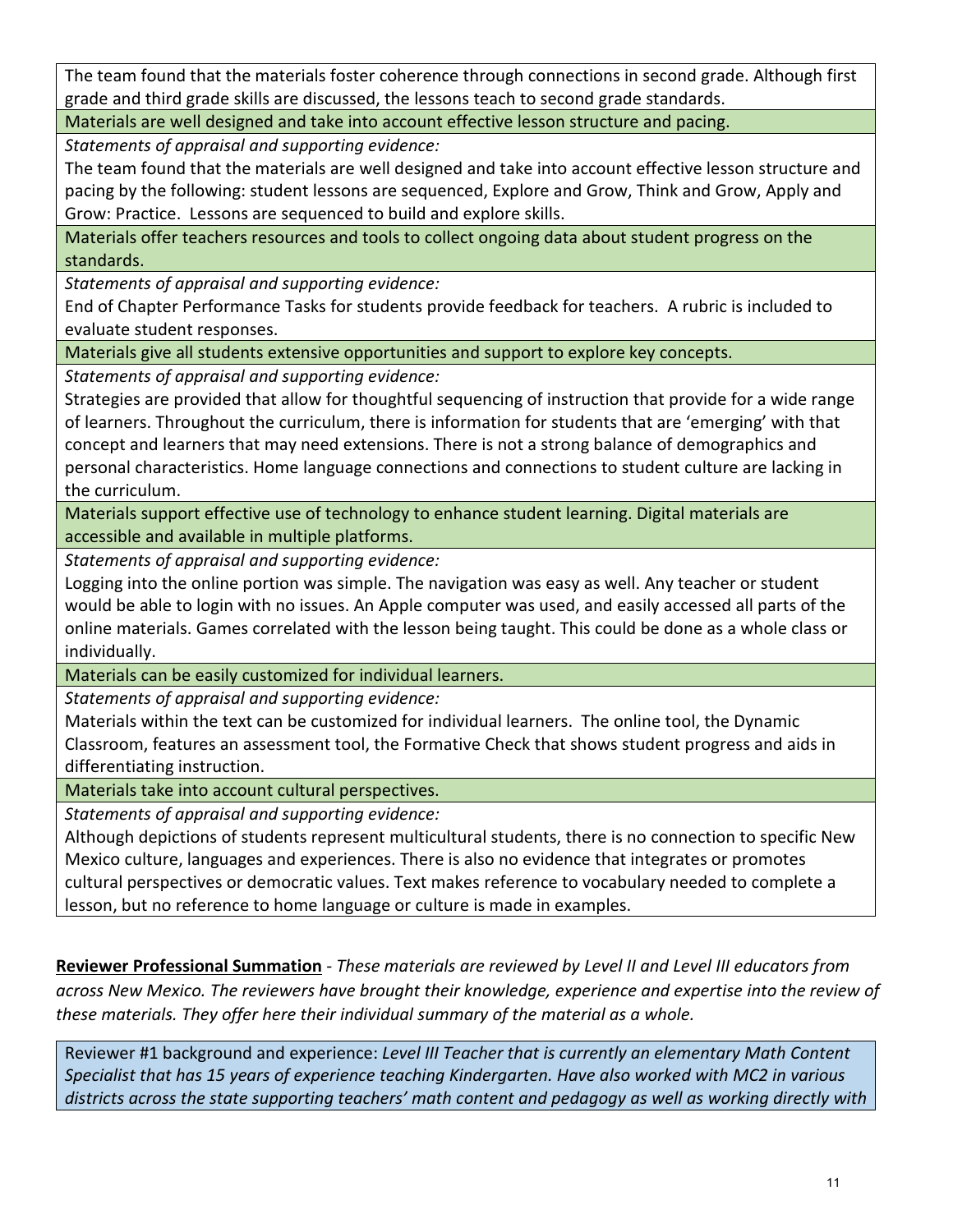*students in the K-3 grade band. Also worked with CORE as a math specialist in school districts providing support to schools in all things math related.*

*Professional summary of material:*

Overall, I felt that this curriculum had valuable information to help teachers understand where there students are and where they need to be by having examples of what an emergent student and a proficient student would look like when engaging with various math standards. The progressions of 'where' were helpful to see where students are headed. I wish that there were more opportunities for students to deepen their mathematical understanding through the use of Concrete - Pictorial - Stages of understanding, and that there was more conceptual development and application components. I was a little uncomfortable that the curriculum was very heavy in procedural skill and lacking in conceptual development and application.

Reviewer #2 background and experience: *6 years of teaching 1st grade. Level II teacher who completed her national boards May 2019. On her school leadership team and PBIS Team. Support Implementation Partner through RAMS.* 

*Professional summary of material:*

After analyzing this curriculum I LOVED the overall color and multiple opportunities for practice. Overall the materials lacked in rigor, but gave multiple opportunities for children to apply their understanding of math.

Reviewer #3 background and experience: *Level III teacher with 23 years of teaching experience in a variety of multicultural classrooms, K-6.*

*Professional summary of material:*

I really enjoyed that the curriculum provided multiple opportunities for cross-curricular connections in a variety of subject areas within each chapter in the Connect and Extend Learning component. Activities included research projects, investigations, literature connections, and hands-on explorations. I also appreciated the fact that this curriculum stuck to the math.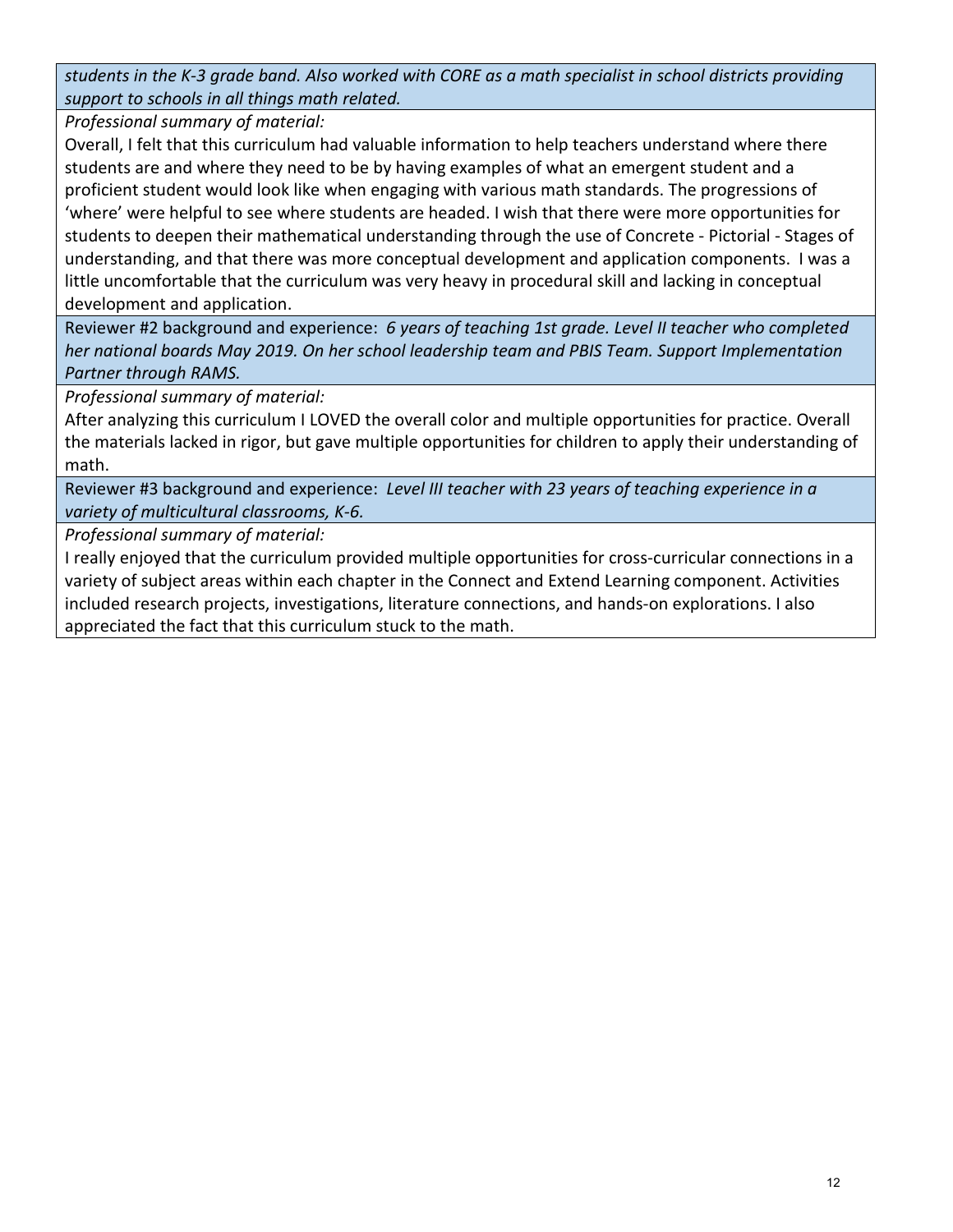# **Review Team Appraisal of Title**

### **(K-8 Mathematics)**

This appraisal form is provided for use by educators responsible for the selection of instructional materials for implementation with districts and charter schools across New Mexico to meet the need of their student populations.

This appraisal form should be used in conjunction with the publisher provided Form D: Research Based Effectiveness Determination that supports this reviewed material which can be found on the Instructional Material Bureau website.

<https://webnew.ped.state.nm.us/bureaus/instructional-materials/the-adoption-cycle/>

| IM Title       | Big Ideas Math: Modeling Real | Publisher     | Big Ideas Learning |
|----------------|-------------------------------|---------------|--------------------|
|                | Life Common Core              |               |                    |
| SE ISBN        | 9781642084528                 | TE ISBN       | 9781642084702      |
| <b>SW ISBN</b> | N/A                           | Grade         | Grade 3            |
|                |                               | Level/Content |                    |

**Core Material Designation** *(Core Material is - the comprehensive print or digital educational material, including basal material, which constitutes the necessary instructional components of a full academic course of study in those subjects for which the department has adopted content standards and benchmarks.*)

| Recommended         | Recommended with Reservations |                        | Not Recommended         |
|---------------------|-------------------------------|------------------------|-------------------------|
| <b>Total Score</b>  |                               |                        |                         |
| Reviewer #16<br>89% | Reviewer #17<br>90%           | Reviewer #18<br>76.33% | Average Score<br>85.11% |

**Standards Review** - *Materials are reviewed for alignment with the state adopted content standards, benchmarks and performance standards.*

| Reviewer #16 | Reviewer #17 | Reviewer #18 | Average Score |
|--------------|--------------|--------------|---------------|
| 92.46%       | 94.15%       | 80.76%       | 89.12%        |

Materials align with grade level standards.

*Statements of appraisal and supporting evidence:*

Overall we found the material did align with the standards. The standards progressed appropriately. Although the material did align to the standards, it was difficult to locate specific standards that the material addressed.

Materials align to standards for mathematical practice.

*Statements of appraisal and supporting evidence:*

Mathematical practices were evident, however some on a much deeper level than others. Specifically Mathematics Practice 2 was evident, but on more of a surface level. There wasn't appropriate time for students to make connections and process information.

Materials show aspects of rigor.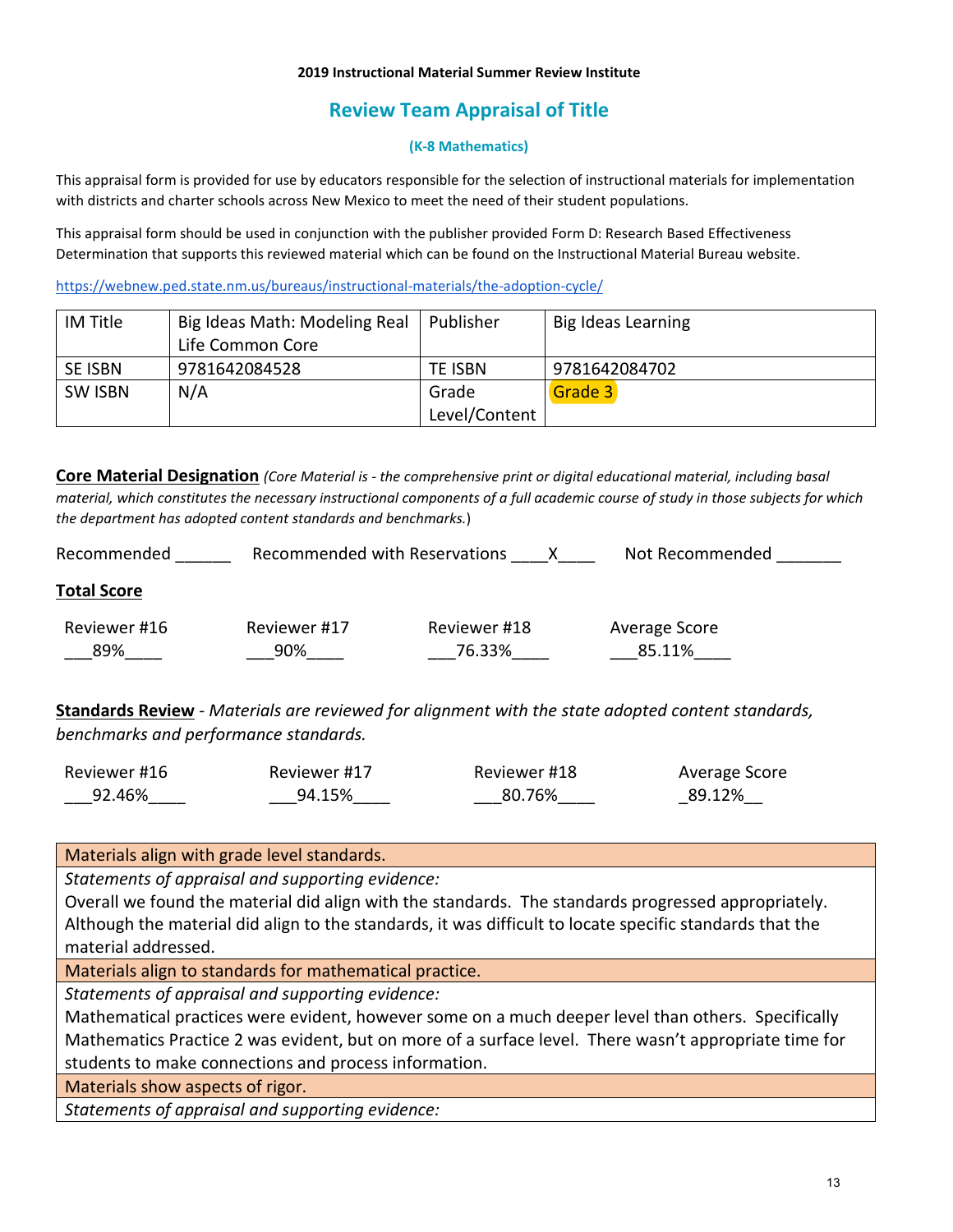At the beginning of the lessons that focus on Numbers and Operations, there was evidence of rigor throughout. However, as the standards began addressing fractions and geometry, the rigor was lacking.

**Math Content Review** - *Materials are reviewed for relevant criteria pertaining to the support for teachers and students in the specific reviewed content area.*

| Reviewer #16 | Reviewer #17 | Reviewer #18 | Average Score |
|--------------|--------------|--------------|---------------|
| 96.43%       | 96.43%       | 67.86%       | 86.91%        |

Materials are consistent with grade level content, supporting the intent of the delivery and understanding of mathematics.

*Statements of appraisal and supporting evidence:*

Although students have multiple opportunities to discuss mathematical strategies and share reasoning with one another, there is very little opportunity for students to form appropriate arguments with one another to strengthen student learning.

Materials support student learning of mathematics.

*Statements of appraisal and supporting evidence:*

Materials supported students' learning, but at a surface level. There was little opportunity for students to investigate and explore the math standards. Teachers were driving the conversations, versus students having ample opportunity for discourse regarding their learning.

**All Content Review** - *Materials are reviewed for relevant criteria pertaining to the support for teachers and students in the material regarding the progression of the standards, lesson structure, pacing, assessment, individual learners and cultural relevance.*

| Reviewer #16 | Reviewer #17 | Reviewer #18 | Average Score |
|--------------|--------------|--------------|---------------|
| 79.27%       | 78.66%       | 66.46%       | 74.80%        |

Materials are consistent with the progressions in the standards.

*Statements of appraisal and supporting evidence:*

The materials contained visuals that were pleasing and examples that were appropriate and consistent with the progression of the standards.

Materials foster coherence through connections at a single grade, where appropriate and required by the standards.

*Statements of appraisal and supporting evidence:*

Mathematical connections were made on a regular basis and appropriate for the grade level. In "Laurie's Notes," at the beginning of each chapter, student learning expectations from previous grades was outlined for the teacher.

Materials are well designed and take into account effective lesson structure and pacing.

*Statements of appraisal and supporting evidence:*

Besides the "Dig In" or "Circle Time" components, there was very little time to discuss and explore the new standards being addressed. However the design, variety, and visuals are appropriate for this grade level and standards.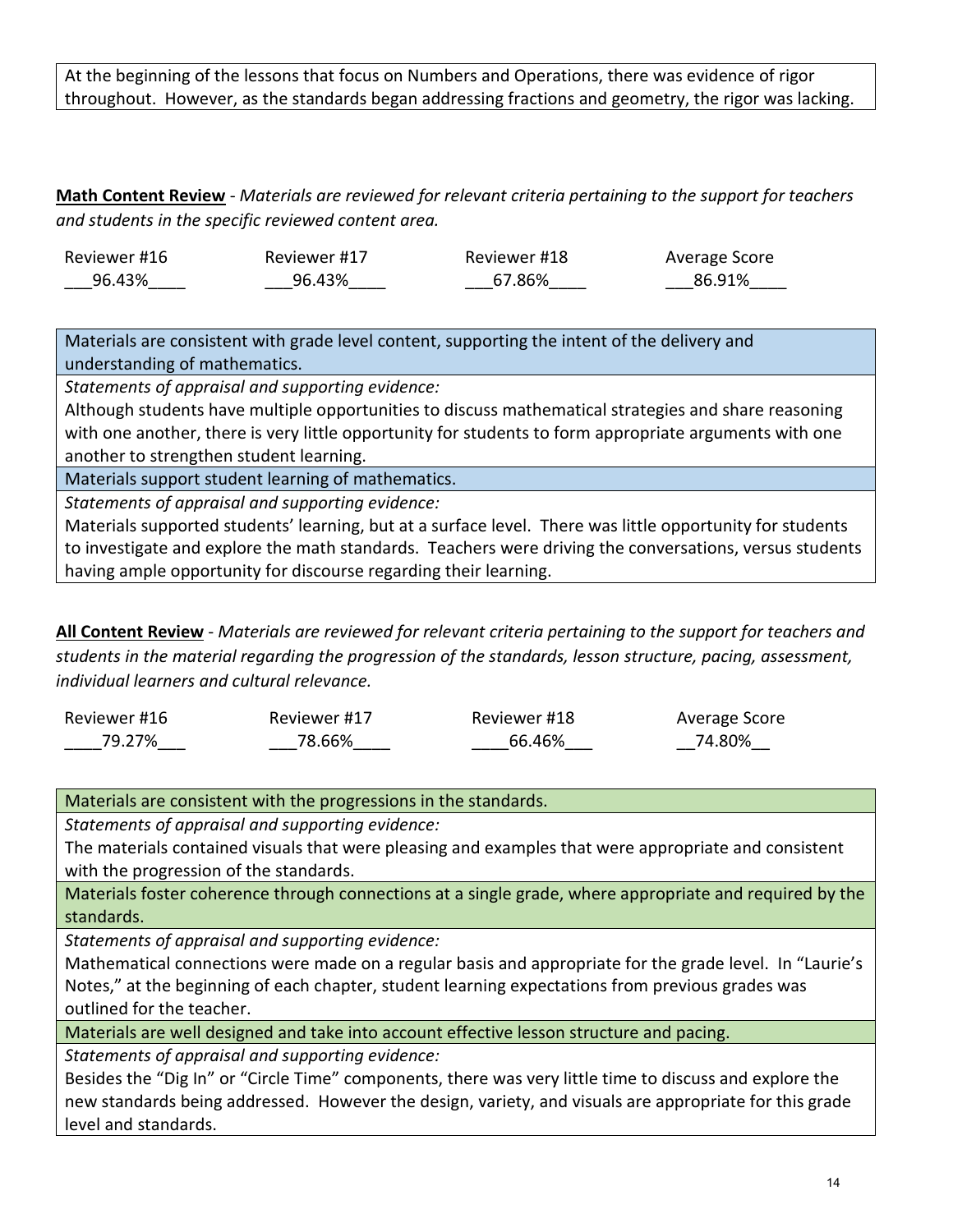Materials offer teachers resources and tools to collect ongoing data about student progress on the standards.

*Statements of appraisal and supporting evidence:*

Rubrics are provided to teachers for alternative assessments, but are lacking specific standards being addressed. There is an online component that states teachers can generate assignments from a question bank and receive immediate feedback, but we were unable to review this specific online material.

Materials give all students extensive opportunities and support to explore key concepts.

*Statements of appraisal and supporting evidence:*

Strategies are provided to students to monitor immediate progress such as "Thumbs Up," "Traffic Lights," and "Fist to Five." However, materials for students to continually monitor their own progress with the standards was lacking. Also, standards are not clearly denoted except for on the first page of each lesson in the TE. Standards are not identified anywhere in the SE.

Materials support effective use of technology to enhance student learning. Digital materials are accessible and available in multiple platforms.

*Statements of appraisal and supporting evidence:*

Digital materials appear to be available. However, we did not have access to review these materials.

Materials can be easily customized for individual learners.

*Statements of appraisal and supporting evidence:*

It was stated that the teacher can customize activities for individual learners online, but again we were unable to review this component. There were strategies throughout the teacher's edition for ELL learners, but not something that customized the activities.

Materials take into account cultural perspectives.

*Statements of appraisal and supporting evidence:*

Word problems had a tendency to refer to different cultures on occasion. However, the cultural connection was not clear. Pictures depicted people of a variety of different races, but no real multicultural experiences for learners. It was very difficult to find significant New Mexico cultural connections as well.

**Reviewer Professional Summation** - *These materials are reviewed by Level II and Level III educators from across New Mexico. The reviewers have brought their knowledge, experience and expertise into the review of these materials. They offer here their individual summary of the material as a whole.* 

Reviewer #16 background and experience: I am a Level III 5th grade teacher with 24 years of teaching experience. I have taught 5th and 6th grades in NY, MA, NH, and NM.

*Professional summary of material:*

Reviewer #17 background and experience: I am currently teaching 4th grade. I have taught all grade levels from kindergarten to 4th grade. I am a Level 3 teacher going on my 15th year of teaching. *Professional summary of material:*

Reviewer #18 background and experience: I have taught 1st, 2nd and 3rd grades and was a Head Teacher as well as a grade level leader. I will be teaching 4th grade next year. I am a Level 3A teacher with 13 years of experience. I have taught in CA and NM.

*Professional summary of material:*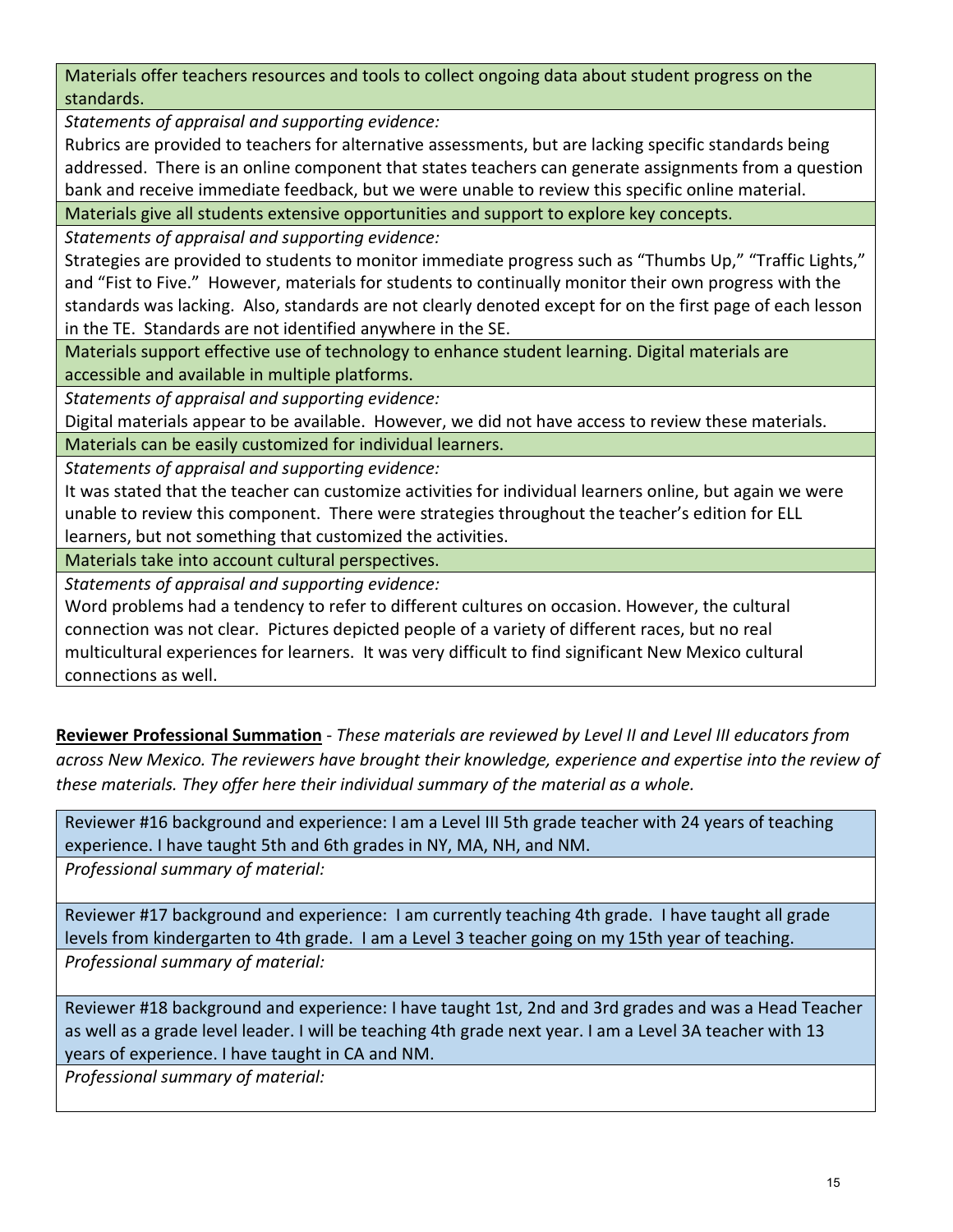# **Review Team Appraisal of Title**

### **(K-8 Mathematics)**

This appraisal form is provided for use by educators responsible for the selection of instructional materials for implementation with districts and charter schools across New Mexico to meet the need of their student populations.

This appraisal form should be used in conjunction with the publisher provided Form D: Research Based Effectiveness Determination that supports this reviewed material which can be found on the Instructional Material Bureau website.

<https://webnew.ped.state.nm.us/bureaus/instructional-materials/the-adoption-cycle/>

| IM Title       | Big Ideas Math: Modeling Real | Publisher      | Big Ideas Learning |
|----------------|-------------------------------|----------------|--------------------|
|                | Life Common Core              |                |                    |
| SE ISBN        | 9781642084979                 | <b>TE ISBN</b> | 9781642085150      |
| <b>SW ISBN</b> | N/A                           | Grade          | Grade 4            |
|                |                               | Level/Content  |                    |

**Core Material Designation** *(Core Material is - the comprehensive print or digital educational material, including basal material, which constitutes the necessary instructional components of a full academic course of study in those subjects for which the department has adopted content standards and benchmarks.*)

| Recommended        | Recommended with Reservations |              | Not Recommended |
|--------------------|-------------------------------|--------------|-----------------|
| <b>Total Score</b> |                               |              |                 |
| Reviewer #16       | Reviewer #17                  | Reviewer #18 | Average Score   |
| 89.3%              | 86.17%                        | 88.83%       | 88.1%           |

**Standards Review** - *Materials are reviewed for alignment with the state adopted content standards, benchmarks and performance standards.*

| Reviewer #16 | Reviewer #17 | Reviewer #18 | Average Score |
|--------------|--------------|--------------|---------------|
| 94.69%       | 90.84%       | 94.56%       | 93.36%        |

## Materials align with grade level standards.

*Statements of appraisal and supporting evidence:*

Teacher and student materials aligned well to the fourth grade standards. There were multiple opportunities to explore, practice, and deepen students' understanding of the standards through teacher instruction. However, our concern as a team was that the specific standard number that correlate to the learning targets are only in the Teacher's Edition at the very beginning of each lesson. There is no evidence of specific standards anywhere in the Student Edition.

Materials align to standards of mathematical practice.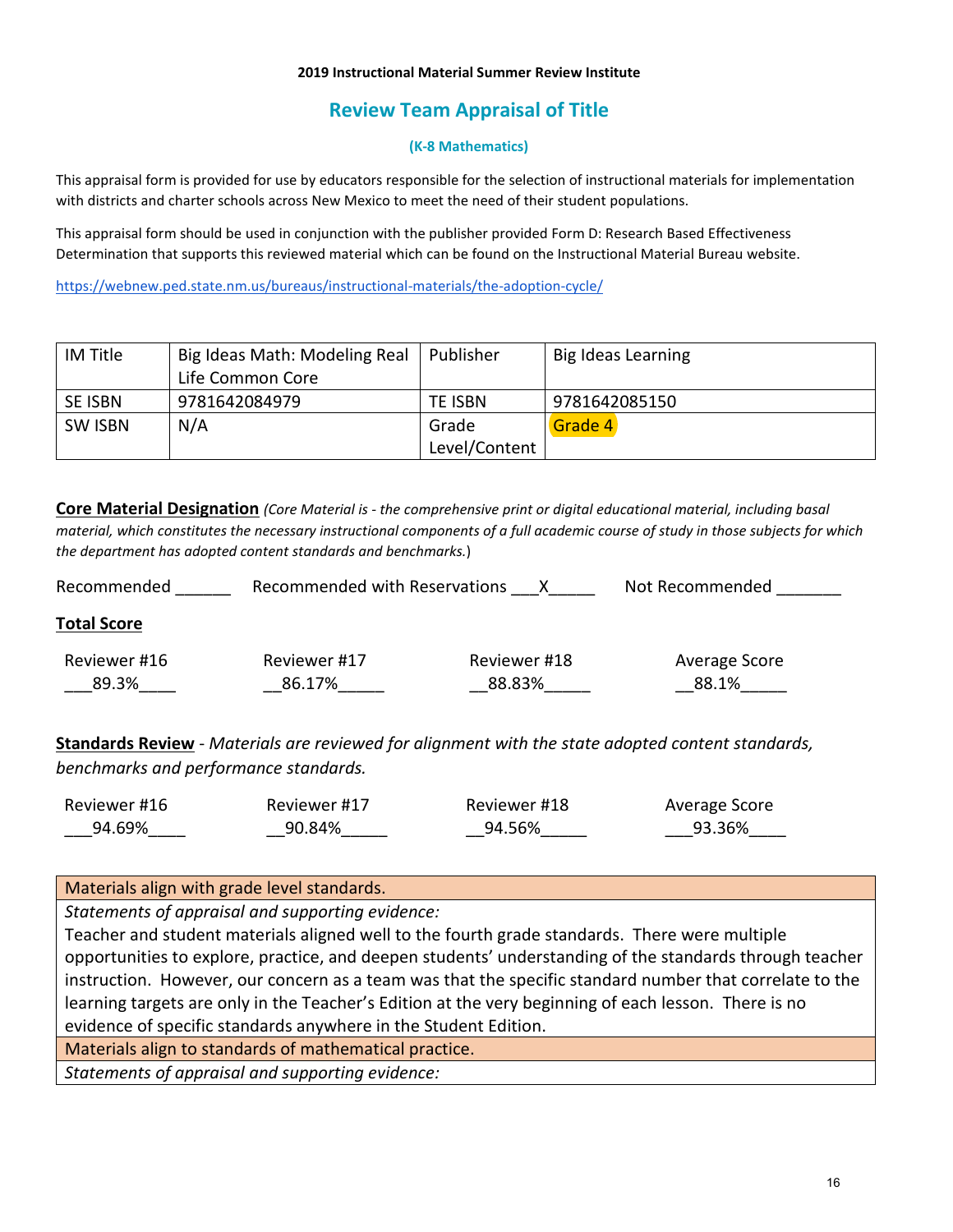Although the mathematical practice standards are embedded in the program, they are presented in a manner in which most of the instruction and practice is teacher-led. There is not as much opportunity for student-led discussions and practice.

Materials show aspects of rigor.

*Statements of appraisal and supporting evidence:* Rigor was balanced through all four quarters.

**Math Content Review** - *Materials are reviewed for relevant criteria pertaining to the support for teachers and students in the specific reviewed content area.*

| Reviewer #16 | Reviewer #17 | Reviewer #18 | Average Score |
|--------------|--------------|--------------|---------------|
| 92.86%       | 85.71%       | 89.29%       | 89.29%        |

Materials are consistent with grade level content, supporting the intent of the delivery and understanding of mathematics.

*Statements of appraisal and supporting evidence:*

As a team we found that the material provided the teacher with possible student answers that identified misunderstandings. However, insight into these possible misunderstandings was not clear. Strategies for delivery and understanding of the materials may be challenging for a new teacher. However, materials are consistent with grade level content.

Materials support student learning of mathematics.

*Statements of appraisal and supporting evidence:*

Materials support student learning of mathematics on a teacher driven basis. Students are not often driving their learning, though.

**All Content Review** - *Materials are reviewed for relevant criteria pertaining to the support for teachers and students in the material regarding the progression of the standards, lesson structure, pacing, assessment, individual learners and cultural relevance.*

| Reviewer #16 | Reviewer #17 | Reviewer #18 | Average Score |
|--------------|--------------|--------------|---------------|
| 75.61%       | 74.39%       | 74.39%       | 74.80%        |

Materials are consistent with the progressions in the standards.

*Statements of appraisal and supporting evidence:*

Materials are consistent with the progression in the standards. There is also alignment of the standards through all grade levels presented at the beginning of each chapter.

Materials foster coherence through connections at a single grade, where appropriate and required by the standards.

*Statements of appraisal and supporting evidence:*

Not only do materials foster coherence through connections at a single grade for students, but in the teacher materials, it makes connections for the teacher as well regarding students prior understanding.

Materials are well designed and take into account effective lesson structure and pacing.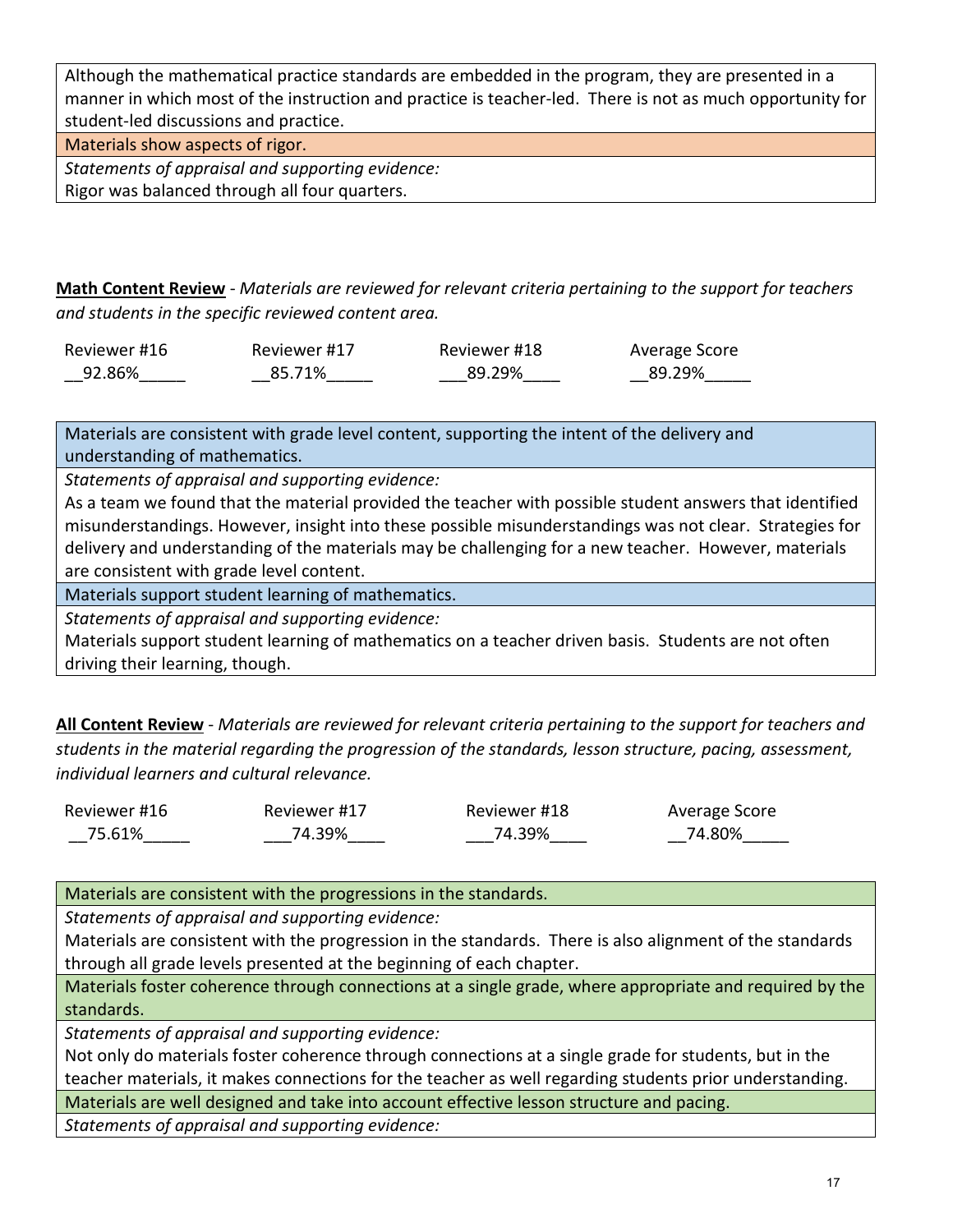Overall there seems to be effective lesson structure. However, at times the pacing seems rather quick. Some lessons would require more time than the pacing guide suggests. The pacing guide does not take into account the multiple resources provided to the teacher and students.

Materials offer teachers resources and tools to collect ongoing data about student progress on the standards.

*Statements of appraisal and supporting evidence:*

There are online materials for teachers to track student progress. However, we were unable to view these materials. There are resources in the Teacher's Edition to collect data though, including alternative assessments with rubrics and quick informal assessment opportunities.

Materials give all students extensive opportunities and support to explore key concepts.

*Statements of appraisal and supporting evidence:*

The Teacher's Edition and Student Edition support opportunities to explore the key concepts. However, for extensive opportunities, both the teacher and student would need to refer to the other resources that we were not able to view. Support for ALL students including ELL learners was very surface level.

Materials support effective use of technology to enhance student learning. Digital materials are accessible and available in multiple platforms.

*Statements of appraisal and supporting evidence:*

Although they appear to be accessible to teachers and students, we were unable to view these materials.

Materials can be easily customized for individual learners.

*Statements of appraisal and supporting evidence:*

Again, online this appeared to be the case. However, we were unable to view the online materials.

Materials take into account cultural perspectives.

*Statements of appraisal and supporting evidence:*

Cultural perspectives are very surface level in these materials. It is often just a picture of students of different ethnicities. Culture is not addressed on a deep level throughout any of the material.

**Reviewer Professional Summation** - *These materials are reviewed by Level II and Level III educators from across New Mexico. The reviewers have brought their knowledge, experience and expertise into the review of these materials. They offer here their individual summary of the material as a whole.* 

Reviewer #16 background and experience: I am a Level III 5th grade teacher with 24 years of teaching experience. I have taught 5th and 6th grades in NY, MA, NH, and NM.

*Professional summary of material:*

Reviewer #17 background and experience: I am a Level 3, 4th grade teacher with 15 years of teaching experience. I have taught all grade levels from kindergarten to 4th grade. All of my teaching experience has been in New Mexico.

*Professional summary of material:*

Reviewer #18 background and experience: I am a level 3A 3rd grade teacher with 13 years of experience. I will be teaching 4th grade this coming school year. I have taught 1st, 2nd, and 3rd grades in New Mexico and 2nd grade in CA

*Professional summary of material:*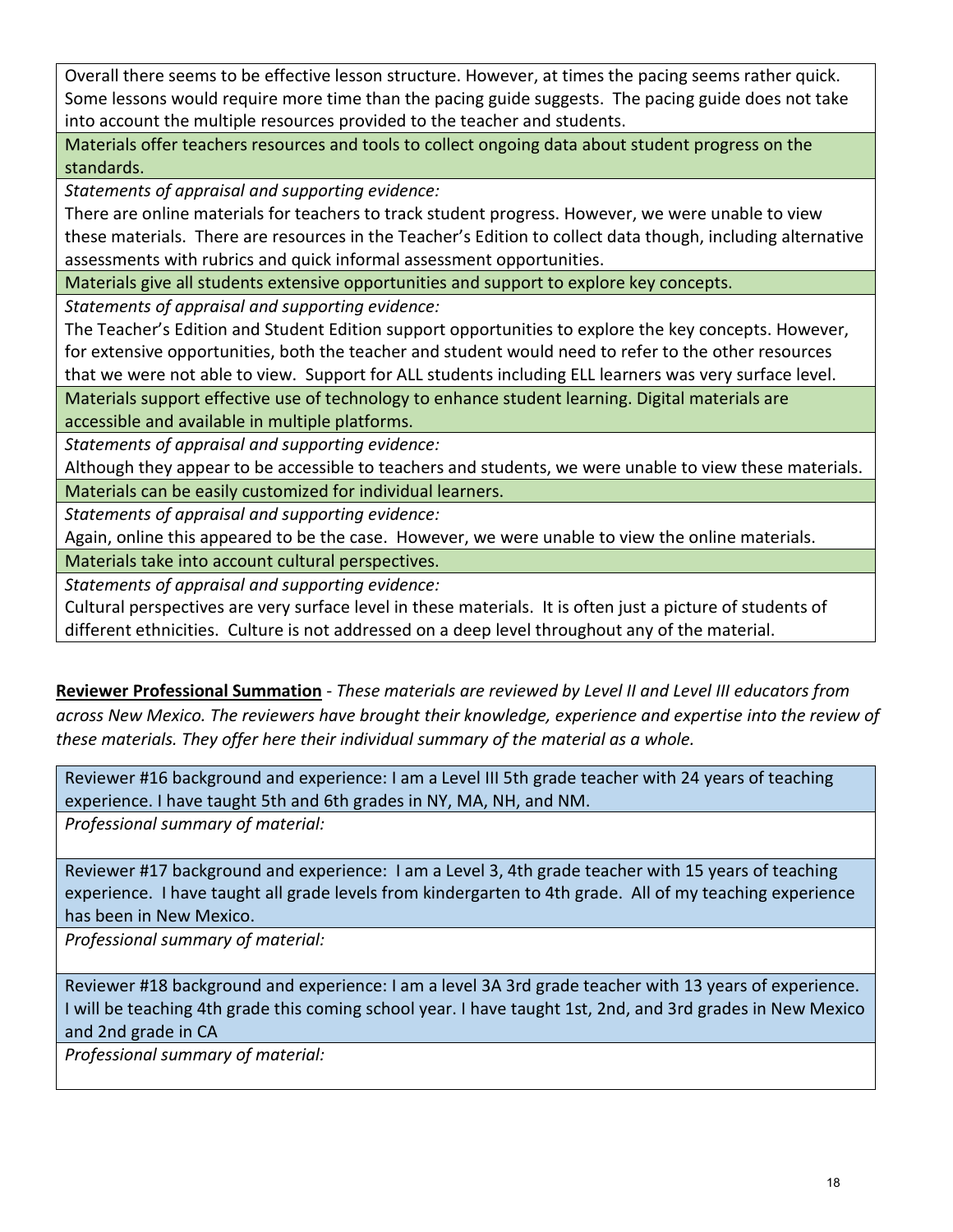# **Review Team Appraisal of Title**

### **(K-8 Mathematics)**

This appraisal form is provided for use by educators responsible for the selection of instructional materials for implementation with districts and charter schools across New Mexico to meet the need of their student populations.

This appraisal form should be used in conjunction with the publisher provided Form D: Research Based Effectiveness Determination that supports this reviewed material which can be found on the Instructional Material Bureau website.

<https://webnew.ped.state.nm.us/bureaus/instructional-materials/the-adoption-cycle/>

| IM Title       | Big Ideas Math: Modeling Real | Publisher      | Big Ideas Learning |
|----------------|-------------------------------|----------------|--------------------|
|                | Life Common Core              |                |                    |
| <b>SE ISBN</b> | 9781642085426                 | <b>TE ISBN</b> | 9781642085600      |
| <b>SW ISBN</b> | N/A                           | Grade          | Grade 5            |
|                |                               | Level/Content  |                    |

**Core Material Designation** *(Core Material is - the comprehensive print or digital educational material, including basal material, which constitutes the necessary instructional components of a full academic course of study in those subjects for which the department has adopted content standards and benchmarks.*)

| Recommended        |              | Recommended with Reservations | Not Recommended |
|--------------------|--------------|-------------------------------|-----------------|
| <b>Total Score</b> |              |                               |                 |
| Reviewer #16       | Reviewer #17 | Reviewer #18                  | Average Score   |
| 90.83%             | 90.17%       | 91.33%                        | 90.78%          |
|                    |              |                               |                 |

**Standards Review** - *Materials are reviewed for alignment with the state adopted content standards, benchmarks and performance standards.*

| Reviewer #16 | Reviewer #17 | Reviewer #18 | Average Score |
|--------------|--------------|--------------|---------------|
| 94.46%       | 94.46%       | 97.96%       | 95.63%        |

Materials align with grade level standards.

*Statements of appraisal and supporting evidence:*

Teacher and student materials aligned well to the fifth grade standards. There were multiple opportunities to explore, practice, and deepen students' understanding of the standards through teacher instruction. However, our concern as a team was that the specific standard number that correlate to the learning targets are only in the Teacher's Edition at the very beginning of each lesson. There is no evidence of specific standards anywhere in the Student Edition.

Materials align to standards of mathematical practice.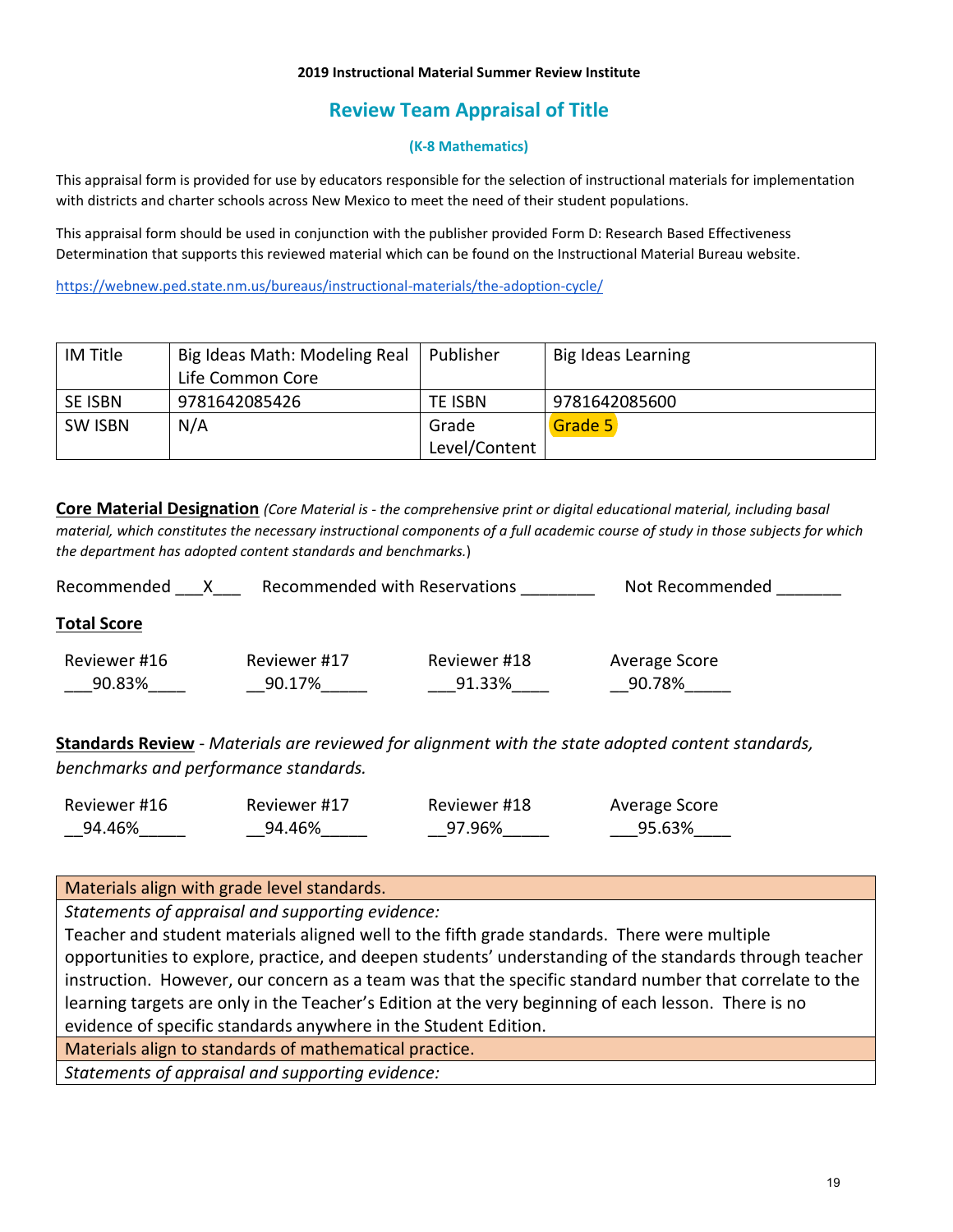Although the mathematical practice standards are embedded in the program, they are presented in a manner in which most of the instruction and practice is teacher-led. There is not as much opportunity for student-led discussions and practice.

Materials show aspects of rigor.

*Statements of appraisal and supporting evidence:*

Rigor was balanced through all four quarters. The way in which the materials progress is supportive of students' conceptual understanding of the standards. Students have multiple opportunities to develop understanding of the concepts. They are prompted to think about their understanding and how it relates to other concepts.

**Math Content Review** - *Materials are reviewed for relevant criteria pertaining to the support for teachers and students in the specific reviewed content area.*

| Reviewer #16 | Reviewer #17 | Reviewer #18 | Average Score |
|--------------|--------------|--------------|---------------|
| 100%         | 96.43%       | 89.29%       | 95.24%        |

Materials are consistent with grade level content, supporting the intent of the delivery and understanding of mathematics.

*Statements of appraisal and supporting evidence:*

As a team we found that the material provided the teacher with possible student answers that identified misunderstandings. However, insight into these possible misunderstandings was not clear. Strategies for delivery and understanding of the materials may be challenging for a new teacher. Materials are consistent with grade level content.

Materials support student learning of mathematics.

*Statements of appraisal and supporting evidence:*

Materials support student learning of mathematics on a teacher driven basis. Students are not often driving their learning.

**All Content Review** - *Materials are reviewed for relevant criteria pertaining to the support for teachers and students in the material regarding the progression of the standards, lesson structure, pacing, assessment, individual learners and cultural relevance.*

| Reviewer #16 | Reviewer #17 | Reviewer #18 | Average Score |
|--------------|--------------|--------------|---------------|
| 80.49%       | 78.66%       | 75%          | 78.05%        |

Materials are consistent with the progressions in the standards.

*Statements of appraisal and supporting evidence:*

Materials are consistent with the progression in the standards. There is also alignment of the standards through all grade levels presented at the beginning of each chapter.

Materials foster coherence through connections at a single grade, where appropriate and required by the standards.

*Statements of appraisal and supporting evidence:*

Not only do materials foster coherence through connections at a single grade for students, but the teacher materials make connections for the teacher regarding students' prior understanding.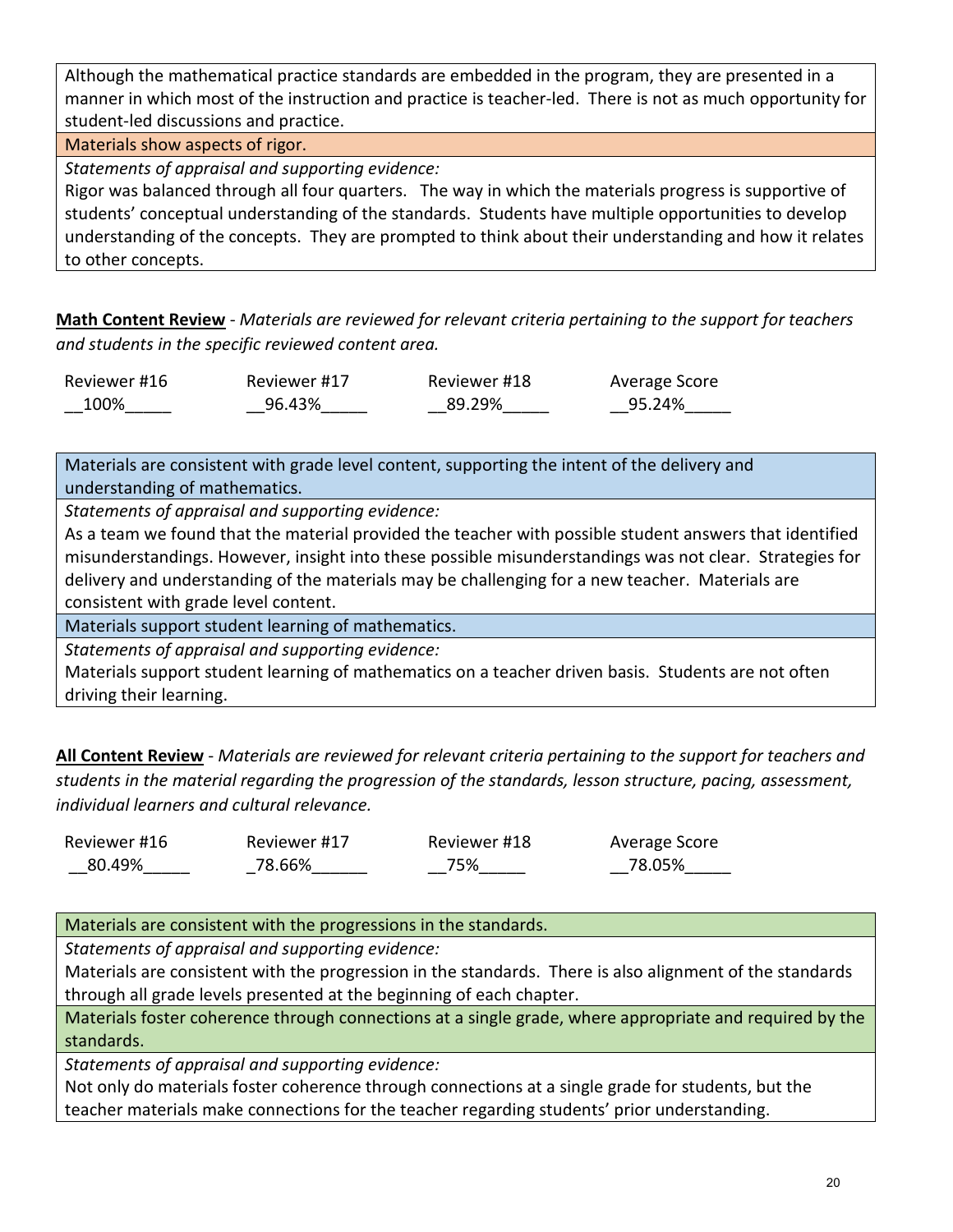Materials are well designed and take into account effective lesson structure and pacing.

*Statements of appraisal and supporting evidence:*

Overall there seems to be effective lesson structure. However, at times the pacing seems rather quick. Some lessons would require more time than the pacing guide suggests. The pacing guide does not take into account the multiple resources provided to the teacher and students.

Materials offer teachers resources and tools to collect ongoing data about student progress on the standards.

*Statements of appraisal and supporting evidence:*

There are online materials for teachers to track student progress. However, we were unable to view these materials. There are resources in the Teacher's Edition to collect data though, including alternative assessments with rubrics and quick informal assessment opportunities.

Materials give all students extensive opportunities and support to explore key concepts.

*Statements of appraisal and supporting evidence:*

The Teacher's Edition and Student Edition support opportunities to explore the key concepts. However, for extensive opportunities, both the teacher and student would need to refer to the other resources that we were not able to view online or in text. Support for ALL students including ELL learners was very surface level.

Materials support effective use of technology to enhance student learning. Digital materials are accessible and available in multiple platforms.

*Statements of appraisal and supporting evidence:*

Although they appear to be accessible to teachers and students, we were unable to view these materials. Materials can be easily customized for individual learners.

*Statements of appraisal and supporting evidence:*

Again, online this appeared to be the case. However, we were unable to view the online materials.

Materials take into account cultural perspectives.

*Statements of appraisal and supporting evidence:*

Cultural perspectives are very surface level in these materials. It is often just a picture of students of different ethnicities. Culture is not addressed on a deep level throughout any of the material.

**Reviewer Professional Summation** - *These materials are reviewed by Level II and Level III educators from across New Mexico. The reviewers have brought their knowledge, experience and expertise into the review of these materials. They offer here their individual summary of the material as a whole.* 

Reviewer #16 background and experience: I am a Level 3 5th grade teacher with 24 years of teaching experience. I have taught 5th and 6th grades in NY, MA, NH, and NM.

*Professional summary of material:*

Reviewer #17 background and experience: I am a Level 3, 4th grade teacher with 15 years of teaching experience. I have taught all grade levels from kindergarten to 4th grade. All of my teaching experience has been in New Mexico.

*Professional summary of material:*

Reviewer #18 background and experience: I am a level 3A 3rd grade teacher with 13 years of experience. I will be teaching 4th grade this coming school year. I have taught 1st, 2nd, and 3rd grades in New Mexico and 2nd grade in CA.